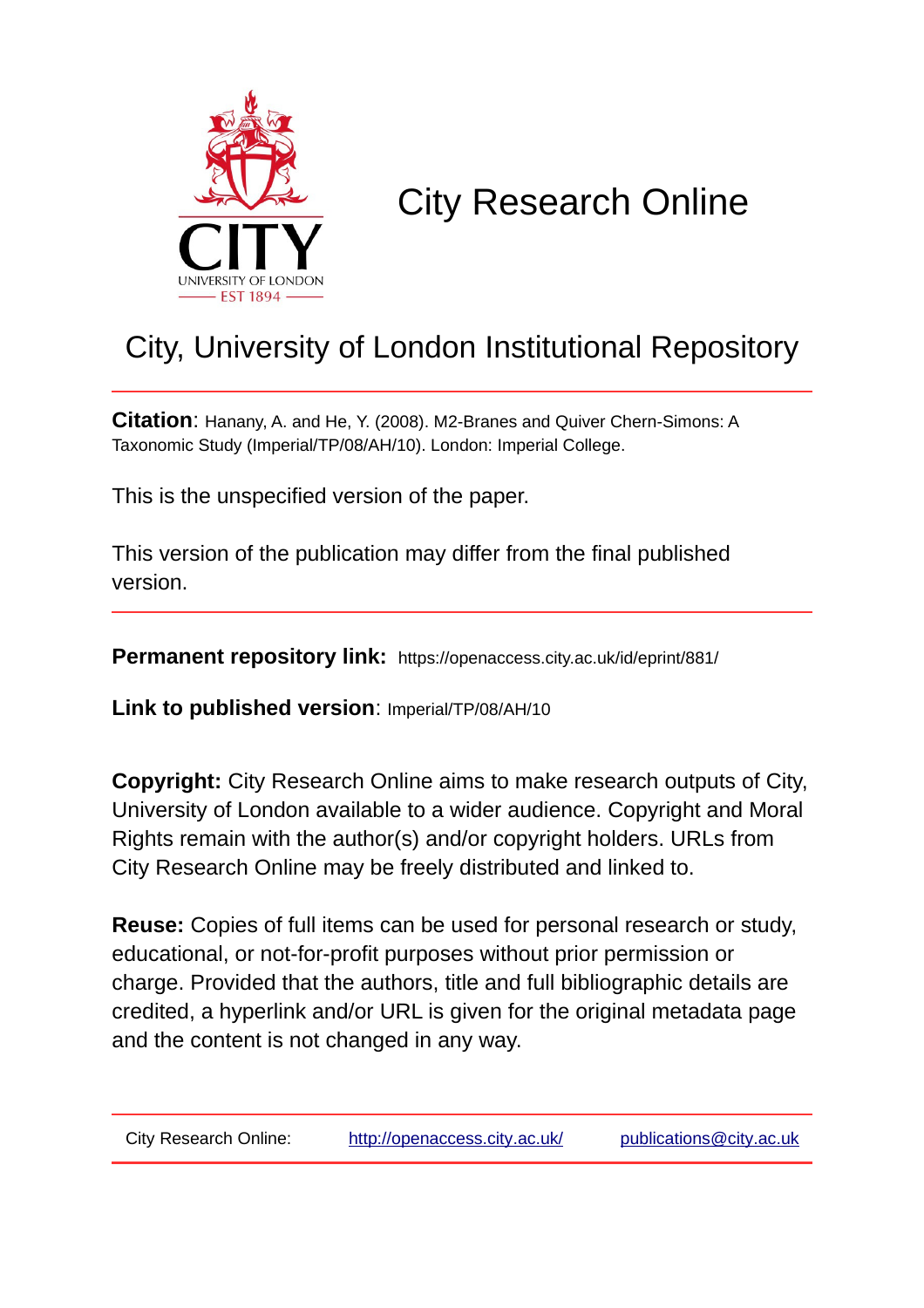## M2-Branes and Quiver Chern-Simons: A Taxonomic Study

Amihay Hanany<sup>1</sup><sup>∗</sup> and Yang-Hui He<sup>2</sup>†

<sup>1</sup> Theoretical Physics Group, Blackett Laboratory, Imperial College, London SW7 2AZ, U.K.

<sup>2</sup> Rudolf Peierls Centre for Theoretical Physics, Oxford University, 1 Keble Road, OX1 3NP, U.K. Collegium Mertonense in Academia Oxoniensis, Oxford, OX1 4JD, U.K. Mathematical Institute, Oxford University, 24-29 St. Giles', Oxford, OX1 3LB, U.K.

#### Abstract

We initiate a systematic investigation of the space of  $2+1$  dimensional quiver gauge theories, emphasising a succinct "forward algorithm". Few "order parametres" are introduced such as the number of terms in the superpotential and the number of gauge groups. Starting with two terms in the superpotential, we find a generating function, with interesting geometric interpretation, which counts the number of inequivalent theories for a given number of gauge groups and fields. We demonstratively list these theories for some low numbers thereof. Furthermore, we show how these theories arise from M2-branes probing toric Calabi-Yau 4-folds by explicitly obtaining the toric data of the vacuum moduli space. By observing equivalences of the vacua between markedly different theories, we see a new emergence of "toric duality".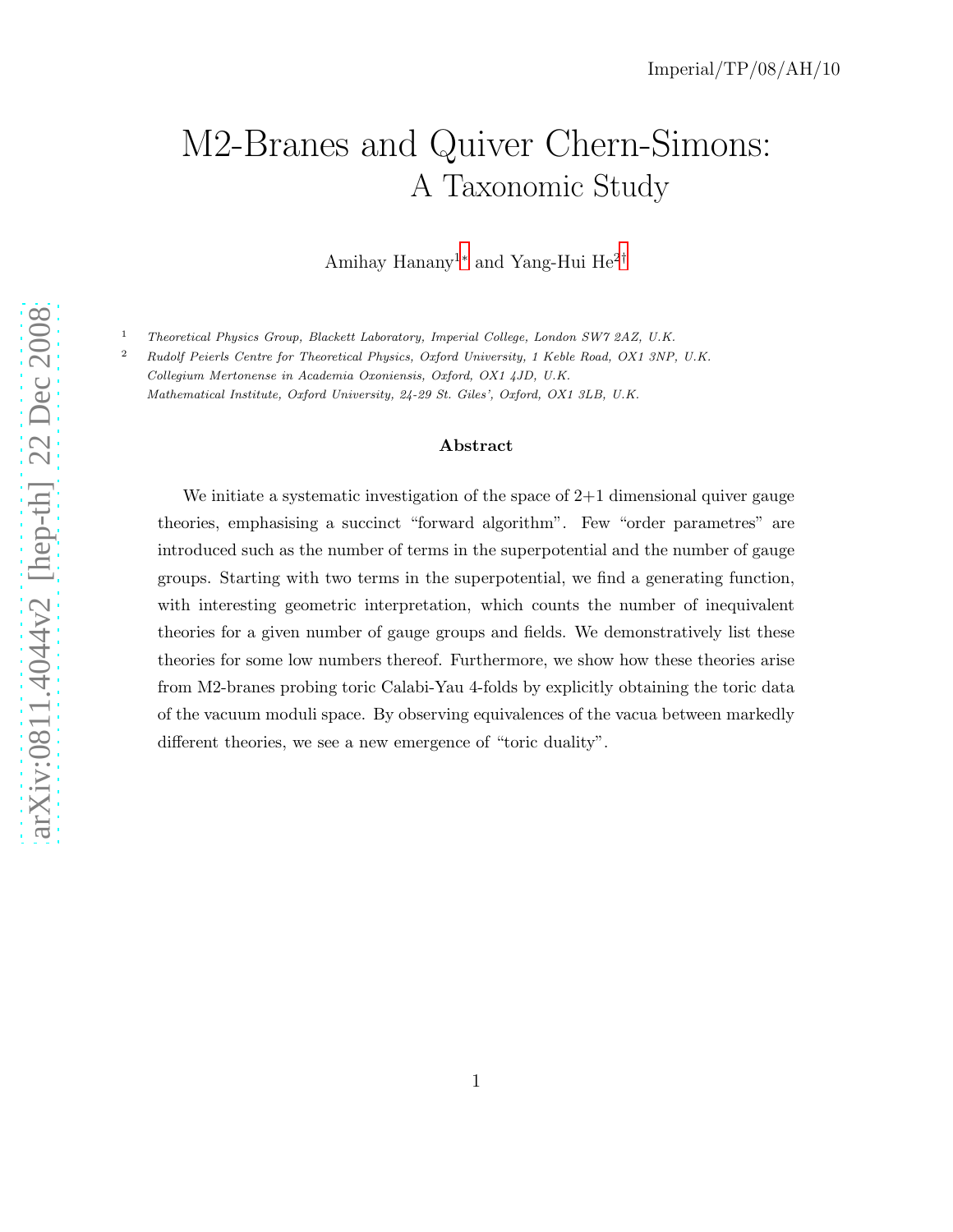## Contents

| 1              | Introduction                                                                                              | $\overline{2}$          |
|----------------|-----------------------------------------------------------------------------------------------------------|-------------------------|
| $\overline{2}$ | Toric Geometry and CS Moduli Spaces                                                                       | $\overline{\mathbf{4}}$ |
| 3              | A Taxonomic Study                                                                                         | 8                       |
|                | Four Fields in the Quiver<br>3.1                                                                          | 10                      |
|                | 3.2                                                                                                       | 12                      |
|                | Six Fields in the Quiver $\dots \dots \dots \dots \dots \dots \dots \dots \dots \dots \dots \dots$<br>3.3 | 13                      |
|                | 3.4                                                                                                       | 15                      |
|                | 3.5                                                                                                       | 18                      |
| 4              | Tilings: Dimers versus Crystals                                                                           | 19                      |
| $\overline{5}$ | A General Counting                                                                                        | 20                      |
|                | 5.1                                                                                                       | 20                      |
|                | 5.2                                                                                                       | 23                      |
| 6              | <b>Conclusions and Prospects</b>                                                                          | 25                      |
|                | A Preliminary Classification                                                                              | 27                      |
|                | B Perfect Matchings from the Superpotential                                                               | 27                      |

## <span id="page-2-0"></span>1 Introduction

Recent advances in studying the world-volume theory of M2-branes [1, 2] have allowed new perspectives on the AdS/CFT correspondence. Indeed, the three-dimensional theory on the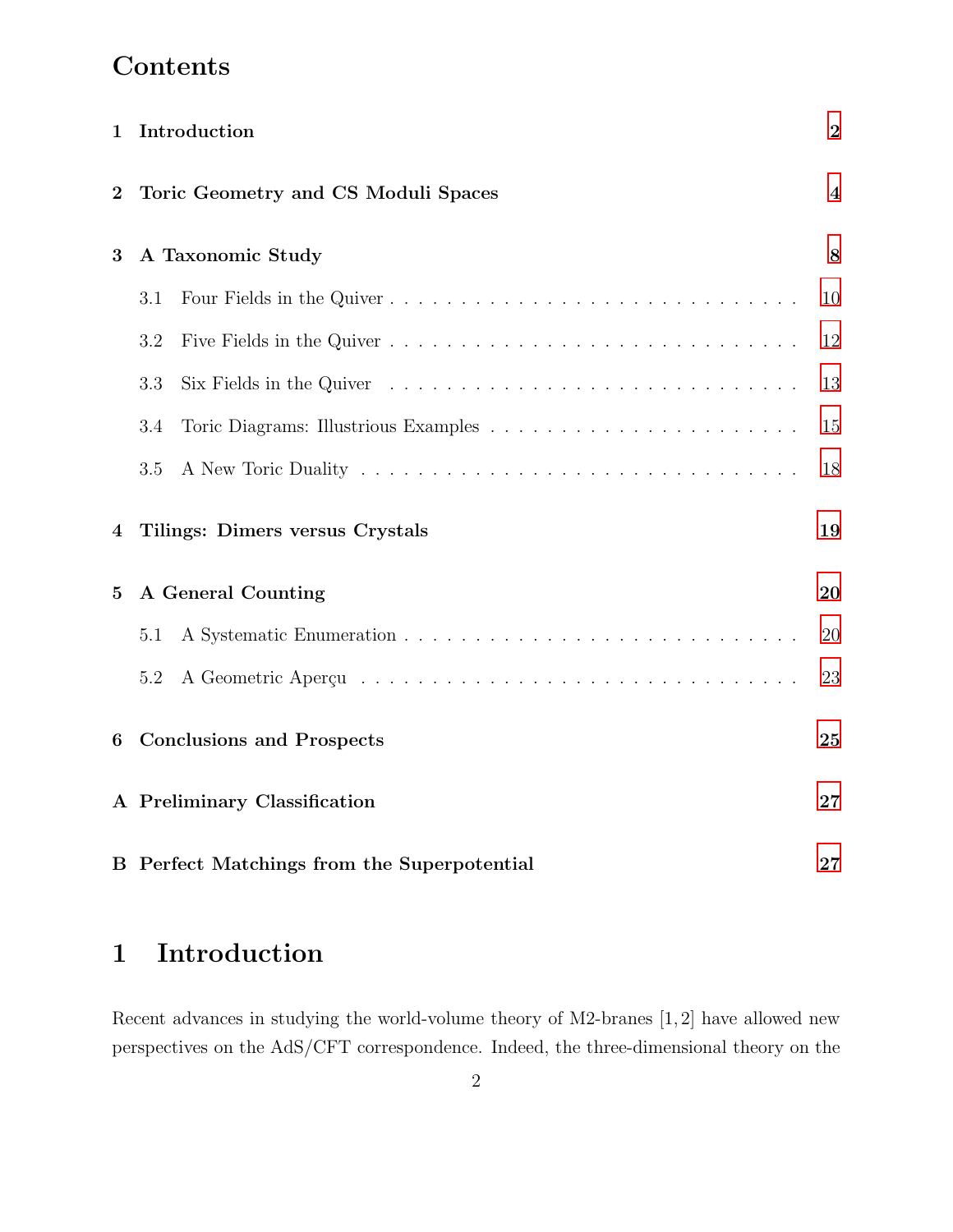M2-branes is now understood as an ordinary gauge theory of Chern-Simons (CS) type [3,4]. The investigation of  $AdS_4/CFT_3$  subsequently took flight, ever augmenting our arsenal of dual pairs of theories.

One strand of development has been the extension of the elaborate structure of the  $AdS_5/CFT_4$  situation wherein the D3-brane world-volume gauge theory and the corresponding Calabi-Yau cone over Sasaki-Einstein 5-folds have been probed in great detail over the past decade. Of particular interest had been the cases where the Calabi-Yau threefold admits toric description. There, a rich tapestry, enabled by the abundant techniques of toric geometry, had been woven over such themes as toric duality [5–7], dimer models and brane tilings [9–11].

Along this vein, the parallel story for M2-branes probing toric Calabi-Yau 4-fold singularities met with rapid progress [12–23], addressing such issues as tiling or its 3-dimensional counter-part of crystal models, toric duality, as well as partition functions in the light of the plethystic programme [24] etc. Thus inspired, especially by the fortitude to attack the general singularity [15], it is expedient for us to take a synthetic approach. The space of toric singularities of Calabi-Yau 4-folds is largely unchartered; nevertheless, we can gradually and systematically list, starting from the simplest imaginable, the possible  $(2 + 1)$ -dimensional quiver Chern-Simons theories. These theories are, of course, infinite in number; however, we will see how the number of nodes in the quiver and the number of terms in the superpotential can be used as order parametres to begin a classification. Even at low numbers, we will encounter many highly non-trivial theories. Furthermore, we will establish generating functions which counts the number of inequivalent theories at each level of our enumeration. Remarkably, we can geometrically interpret these functions.

Thus, let us we embark on a journey through the complex *terra incognita* of new graphs and associated superpotentials, guided by our experience with the techniques of  $(3 + 1)$ dimensional  $\mathcal{N} = 1$  gauge theory, *mutatis mutandis*, and slowly probe the dual pairs of toric geometries and CS theories. A wealth of interesting properties will be encountered.

Our taxonomic study is organised as follows. We begin, in Section [2,](#page-4-0) with a brief review of the computation of the moduli space of quiver Chern-Simons theories in  $(2 + 1)$ dimensions, culminating in an algorithmic flow-chart which generalises (and encompasses) the "forward-algorithm" of [5] to the present case. Next, in Section [3,](#page-8-0) we begin our systematic investigation of what toric Chern-Simons quiver theories can exist. We start with two terms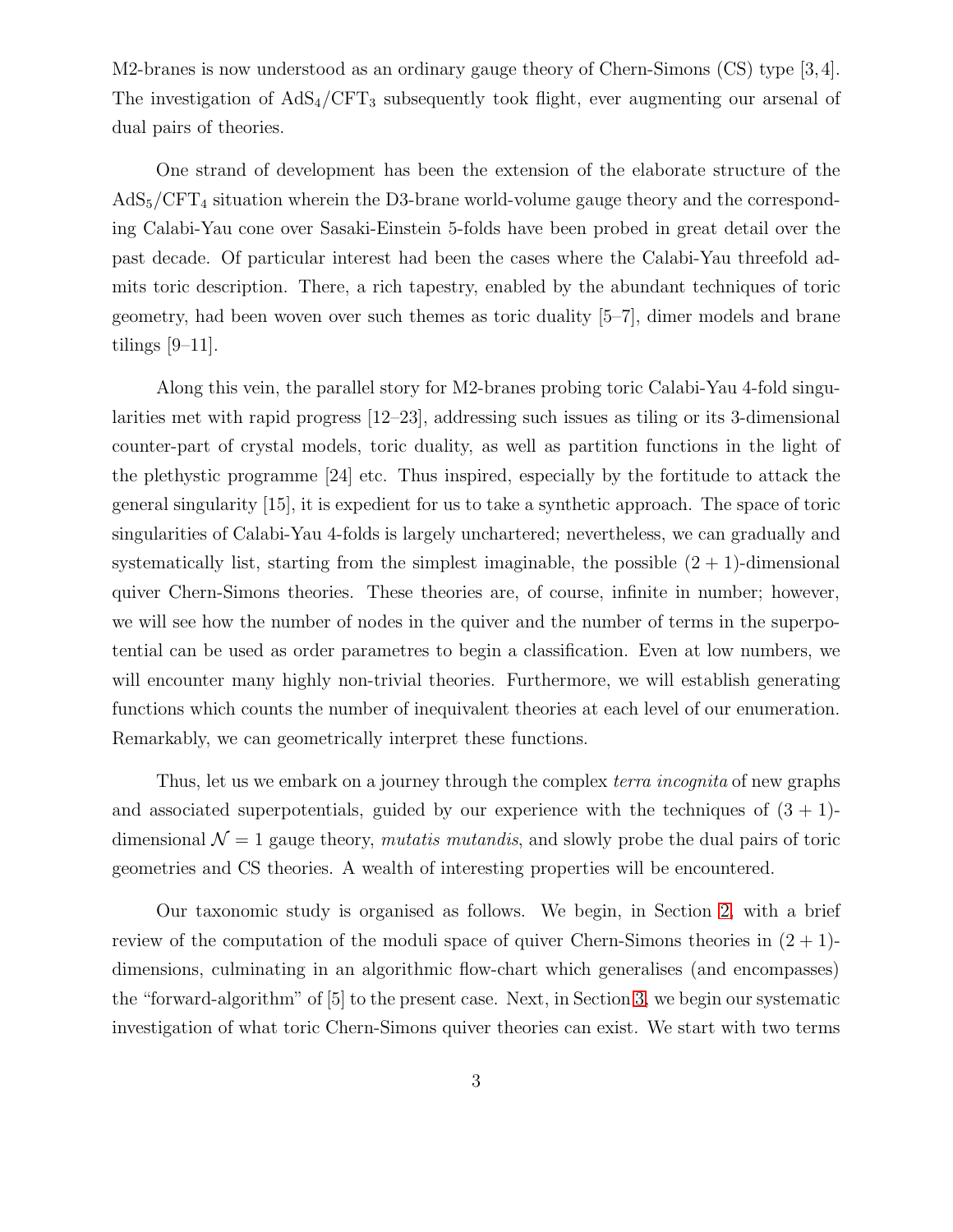in the superpotential satisfying the toric condition and exhaustively present what possibilities could arise, using the number of nodes  $G$  and the number of fields  $E$  as order parametres. We then explicitly show how the moduli spaces of these theories are families of toric Calabi-Yau 4-folds, indexed by the Chern-Simons levels. We find a new manifestation of toric duality. In Section [4,](#page-19-0) we show how all these theories admit a dimer-model, or periodic-planar-tiling description, contrary to what one would naively expect. Finally, stepping back to have a bird's eye view, we find a generating function in Section [5](#page-20-0) which counts all the theories encountered. We conclude with prospect in Section [6.](#page-25-0)

## <span id="page-4-0"></span>2 Toric Geometry and CS Moduli Spaces

In this section, we briefly outline the computation of moduli space of the theories of our interest:  $(2 + 1)$ -dimensional quiver Chern-Simons theories with  $\mathcal{N} = 2$  supersymmetry. We point out that henceforth we are interested in the classical mesonic moduli space, which we will denote as M.

The theories are with four supersymmetries and the gauge groups have no kinetic terms but instead have CS terms, moreover, they have product gauge groups together with bifundamental and adjoint matter. The computation of  $\mathcal M$  is a direct generalisation of the so-called "forward algorithm" for  $(3 + 1)$ -dimensional  $\mathcal{N} = 1$  gauge theories [5, 27]. Let the quiver CS theory have gauge group consisting of  $G$  factors, and a total of  $E$  fields, we then have the action, written in  $\mathcal{N} = 2$  superspace notation:

$$
L = -\int d^4\theta \left( \sum_{X_{ab}} X_{ab}^{\dagger} e^{-V_a} X_{ab} e^{V_b} - i \sum_{a=1}^G k_a \int_0^1 dt V_a \bar{D}^{\alpha} (e^{tV_a} D_{\alpha} e^{-tV_a}) \right) + \int d^2\theta W(X_{ab}) + c.c.
$$
\n(2.1)

where  $a$  indexes the factors in the gauge group,  $X_{ab}$  are the superfields accordingly charged,  $V_a$  are the gauge multiplets, D is the superspace derivative, W is the superpotential and  $k_a$  are the Chern-Simons levels which are integers; an overall trace is implicit since all the fields are matrix-valued. We take the following two constraints on the CS levels, the reader is referred to [13, 14] for details:

<span id="page-4-1"></span>
$$
\sum_{a=1}^{G} k_a = 0, \quad \gcd(\{k_a\}) = 1.
$$
 (2.2)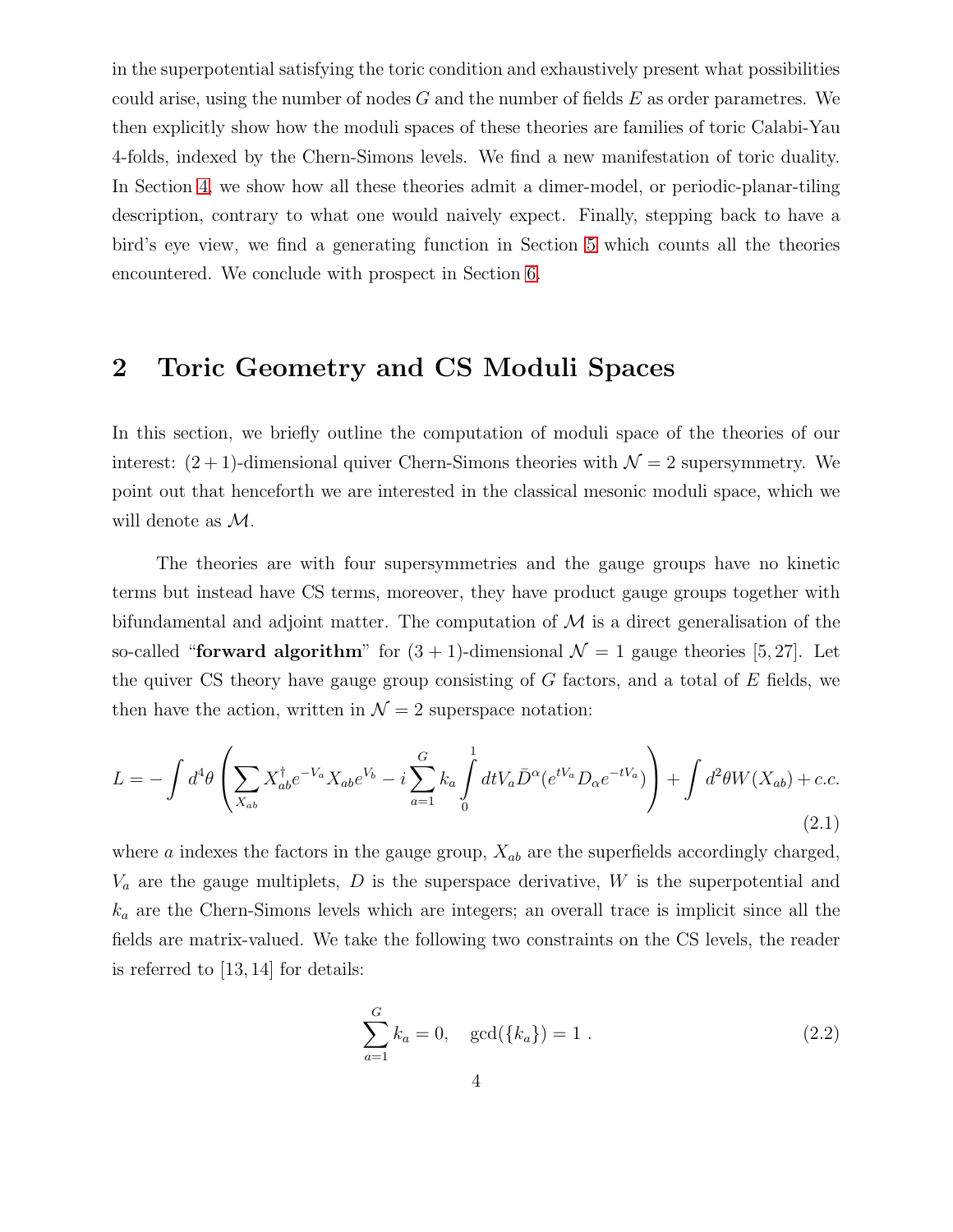The classical mesonic moduli space  $\mathcal M$  is determined by the following equations

<span id="page-5-0"></span>
$$
\partial_{X_{ab}} W = 0
$$
  

$$
\mu_a(X) := \sum_{b=1}^G X_{ab} X_{ab}^\dagger - \sum_{c=1}^G X_{ca}^\dagger X_{ca} + [X_{aa}, X_{aa}^\dagger] = 4k_a \sigma_a
$$
  

$$
\sigma_a X_{ab} - X_{ab} \sigma_b = 0 , \qquad (2.3)
$$

where  $\sigma_a$  is the scalar component of  $V_a$ . Indeed, this is in analogy to the F-term and D-term equations of  $\mathcal{N} = 1$  gauge theories in  $(3 + 1)$ -dimensions, with the last equation being a new addition.

We are particularly interested in the case when  $\mathcal M$  is a toric variety where the forward algorithm conveniently uses the combinatorial power of lattice geometry and toric cones [5, 25, 26]. This is the Abelian case where the gauge group is simply  $U(1)^G$ . Physically, M is a toric Calabi-Yau 4-fold transverse to an M2-brane on whose world-volume lives the  $(2 + 1)$ -dimensional CS theory. For a stack of N parallel, coincident M-branes, the moduli space is the N-th symmetrised product of (or more precisely the N-th Hilbert scheme of points on) the 4-fold  $[4, 8, 13, 14]$ .

In this Abelian, toric case then, the third equation of [\(2.3\)](#page-5-0) sets all  $\sigma_a$  to a single field, say  $\sigma$ , on the coherent component of the moduli space. The second equation causes the D-terms to have FI-parametres  $4k_a\sigma$ . The moduli space M is a symplectic quotient of the space of solutions to the F-terms prescribed by the first equation modulo the gauge conditions prescribed by the D-terms. Because of the condition that all  $k_a$  sum to 0 imposed in [\(2.2\)](#page-4-1) there is an overall  $U(1)$  (corresponding to the center of mass motion of the M2-brane) which can be factored out. Furthermore, there is another  $U(1)$  which can be factored. This is because the presence of CS couplings induces Fayet-Iliopoulos (FI) parameters on the space of D-terms. In a generic  $(3 + 1)$ -dimensional theory all these FI parameters are arbitrary, but here they are all aligned along a line which is parameterized by  $\sigma$  and has a direction set by the CS integers. This picks out a very specific baryonic direction out of all possible directions which are present in  $(3+1)$ -dimensions. This direction becomes mesonic in  $(2+1)$ dimensions and fibers over the Calabi-Yau 3-fold to give a total space as a Calabi-Yau 4-fold. Thus, in all, there is a net of  $(G - 2)$  D-terms.

The space of solutions of the F-terms is itself a toric variety, of dimension  $4 + (G-2) =$  $G+2$ , this is the so-called "**Master space**"  $\mathcal{F}_{G+2}^{\flat}$ , studied in detail in [28]. Indeed, the  $G-2$  D-terms are all the directions which remain baryonic in  $(2 + 1)$ -dimensions and give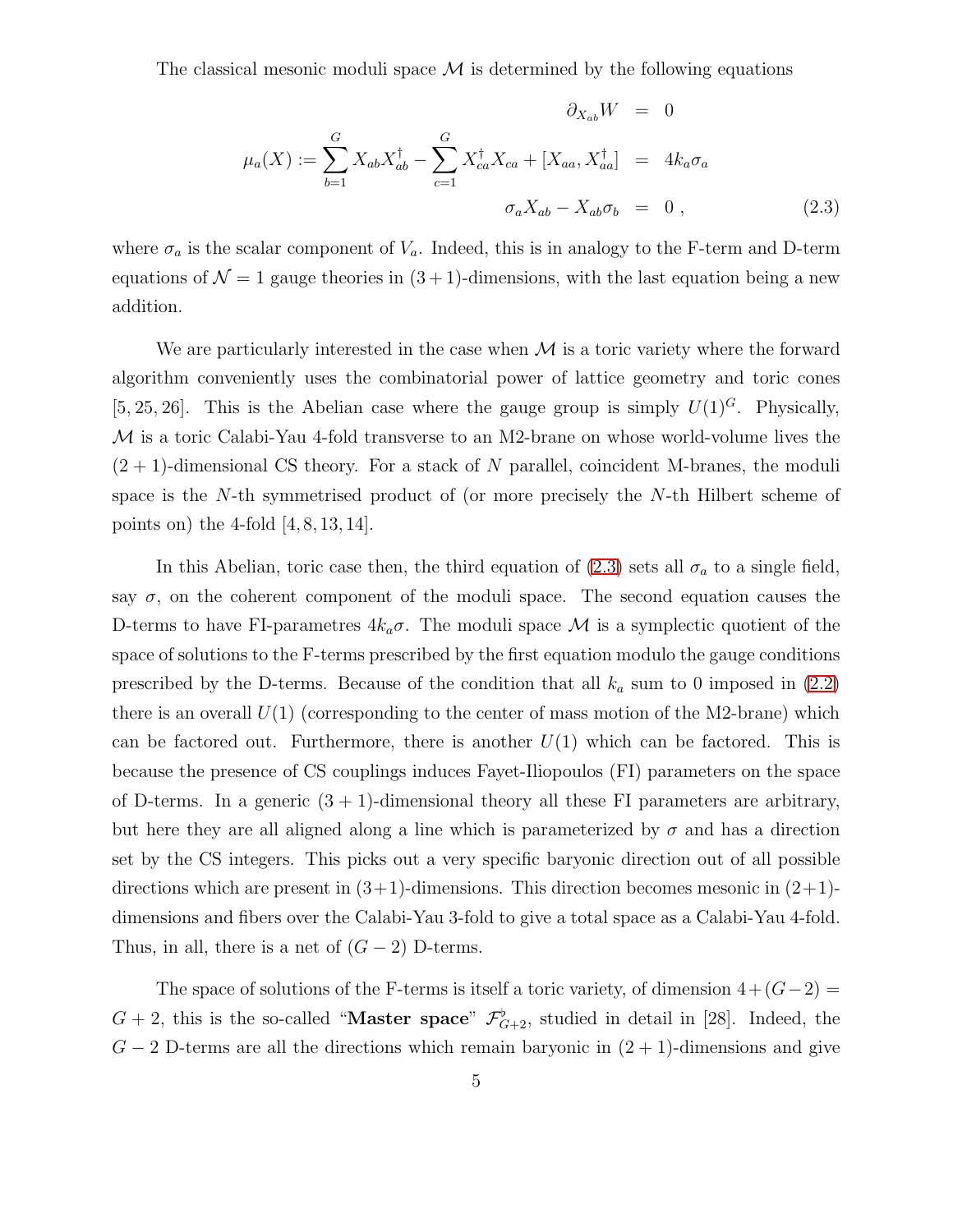rise to the Master Space<sup>[1](#page-6-0)</sup>. Since we are interested in the mesonic moduli space, we impose gauge invariance with respect to all of them. In summary,

<span id="page-6-3"></span>
$$
\mathcal{M}_4 \simeq \mathcal{F}_{G+2}^{\flat} / (U(1)^{G-2} \;, \tag{2.4}
$$

where we have marked the complex dimensions explicitly as subscripts. The  $G - 2$  FIparametres are shown in [14] to be in the integer kernel of the matrix

<span id="page-6-2"></span>
$$
C = \begin{pmatrix} 1 & 1 & 1 & \dots & 1 \\ k_1 & k_2 & k_3 & \dots & k_G \end{pmatrix} .
$$
 (2.5)

To proceed we now recall the essential features in the computation of the 3+1 dimensional mesonic moduli space of complex dimension 3. Computationally, the charges of the fields are given by the so-called **incidence matrix** of the quiver; this is a  $G \times E$  matrix. Each column of this matrix representation of the quiver consists of two possible choices (1) a single pair −1 and 1 denoting an arrow beginning and ending at the appropriate node and zero elsewhere, or (2) an entire column of zeros, denoting an adjoint field charged only under one single node.

The incidence matrix is customarily denoted as d and specifies the D-terms, i.e., the  $U(1)$  toric actions. The crucial property of d is that each of its columns sums to 0 (since each column corresponds to one arrow that necessarily has one head and one tail.) and that each of its rows also sums to 0 (this ultimately ensures that the moduli space be Calabi-Yau[2](#page-6-1) ). We emphasise the ambiguity for an adjoint: we do not know under which precise node it is charged; from the point of view of the incidence matrix, there is no way to distinguish. We will see later how using information from the superpotential one may overcome this ambiguity.

Of course, one row of d is redundant because of the summation rule, we delete it and customarily call the result  $\Delta$ . On the other hand, the F-terms can be solved in terms of a

<span id="page-6-0"></span><sup>&</sup>lt;sup>1</sup>There is a subtle point here. There are indeed  $G-2$  baryonic directions for a given Lagrangian with G gauge groups. This does not imply that all possible baryonic directions of the particular CY4 are given by these  $G-2$  directions. It only provides a lower bound. There are at least  $G-2$  such baryonic directions and a different formulation may give more than this number. Such a situation is evident from the study of models presented in [13–15].

<span id="page-6-1"></span><sup>2</sup>Essentially, the reason is that one can translate the incidence matrix into the matrix of charges which define the toric variety by right multiplication of a perfect matching matrix as shown in the ensuing flowchart. The Calabi-Yau condition, i.e., the vanishing of the first Chern class, is that the charges sum to zero and subsequently requires that the rows of the incidence matrix also sum to zero [28].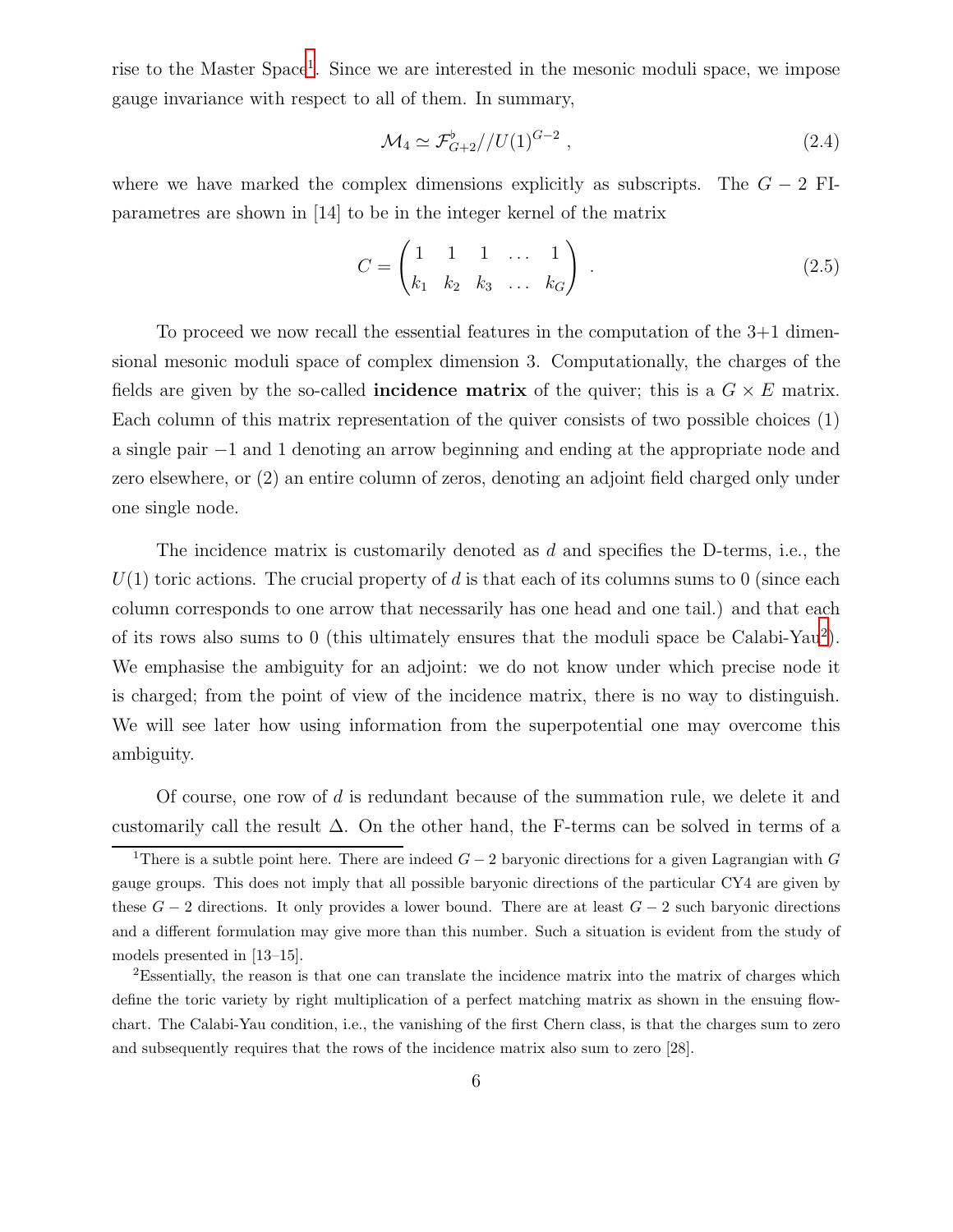matrix K, whose dual cone we call T. From these we can extract so-called U and V matrices. We refer the reader to Section 2 of [5] for the details. Schematically we can summarise the procedure of the "forward algorithm", taken from cit. ibid., as follows:

Quiver 
$$
\rightarrow d_{G \times E}
$$
  $\rightarrow \Delta_{(G-1) \times E}$   
\n $\downarrow$   
\nF-Terms  $\rightarrow K_{E \times (G+2)}$   $\stackrel{V \cdot K^t = \Delta}{\rightarrow} V_{(G-1) \times (G+2)}$   
\n $\downarrow$   
\n $T_{(G+2) \times c} = \text{Dual}(K)$   $\stackrel{U \cdot T^t = \text{Id}}{\rightarrow} U_{(G+2) \times c}$   $\rightarrow$   $VU$   
\n $\downarrow$   
\n $Q_{(c-G-2) \times c} = [\text{Ker}(T)]^t$   $\rightarrow$   $(Q_t)_{(c-3) \times c} = \begin{pmatrix} (VU)_{(G-1) \times c} \\ Q_{(c-G-2) \times c} \end{pmatrix}$ 

We have marked the dimensions of each matrix for clarity. Note that  $c$  is the number of perfect matching in the dimer model [9] description of the theory to which we shall later turn. The key point is that we can combine the matter content (specified by the incidence matrix) and the superpotential (specified by the K-matrix) into a single charge matrix  $Q_t$ ; its kernel,  $G_t$ , of dimension  $3 \times c$ , encodes the toric diagram of the Calabi-Yau threefold moduli space. Refreshed with this recollection let us make one more step before getting back to the main case of interest.

When dealing with  $2+1$  dimensional Chern-Simons theory the moduli space is a toric 4-fold. The above procedure should be modified to include the CS-levels by incorporating the matrix C. First, let us recast the above flow-chart for a  $3+1$  dimensional theory in a more succinct manifestation, dispensing of the need of the  $V$  and  $U$  matrices and introducing the perfect-matching matrix  $P_{Exc} = K \cdot T$  and the trivial matrix  $(1, 1, 1, \ldots, 1)_{1 \times G}$ , which by abuse of notation for now, we also call C:

INPUT 1:

$$
\text{Quiver} \rightarrow d_{G \times E} \rightarrow (Q_D)_{(G-1)\times c} = \ker(C)_{(G-1)\times G} \cdot \tilde{Q}_{G \times c} , \quad (d_{G \times E} := \tilde{Q}_{G \times c} \cdot (P^T)_{c \times E})
$$

INPUT 2:

Superpotential  $\rightarrow P_{Exc} \rightarrow (Q_F)_{(c-G-2)\times c} = [\ker P]^t$ 

 $\nearrow$ 

$$
\downarrow
$$

$$
(Q_t)_{(c-3)\times c} = \begin{pmatrix} (Q_D)_{(G-1)\times c} \\ (Q_F)_{(c-G-2)\times c} \end{pmatrix} \rightarrow \begin{array}{c} \text{OUTPUT:} \\ (G_t)_{3\times c} = [\text{Ker}(Q_t)]^t \end{array}
$$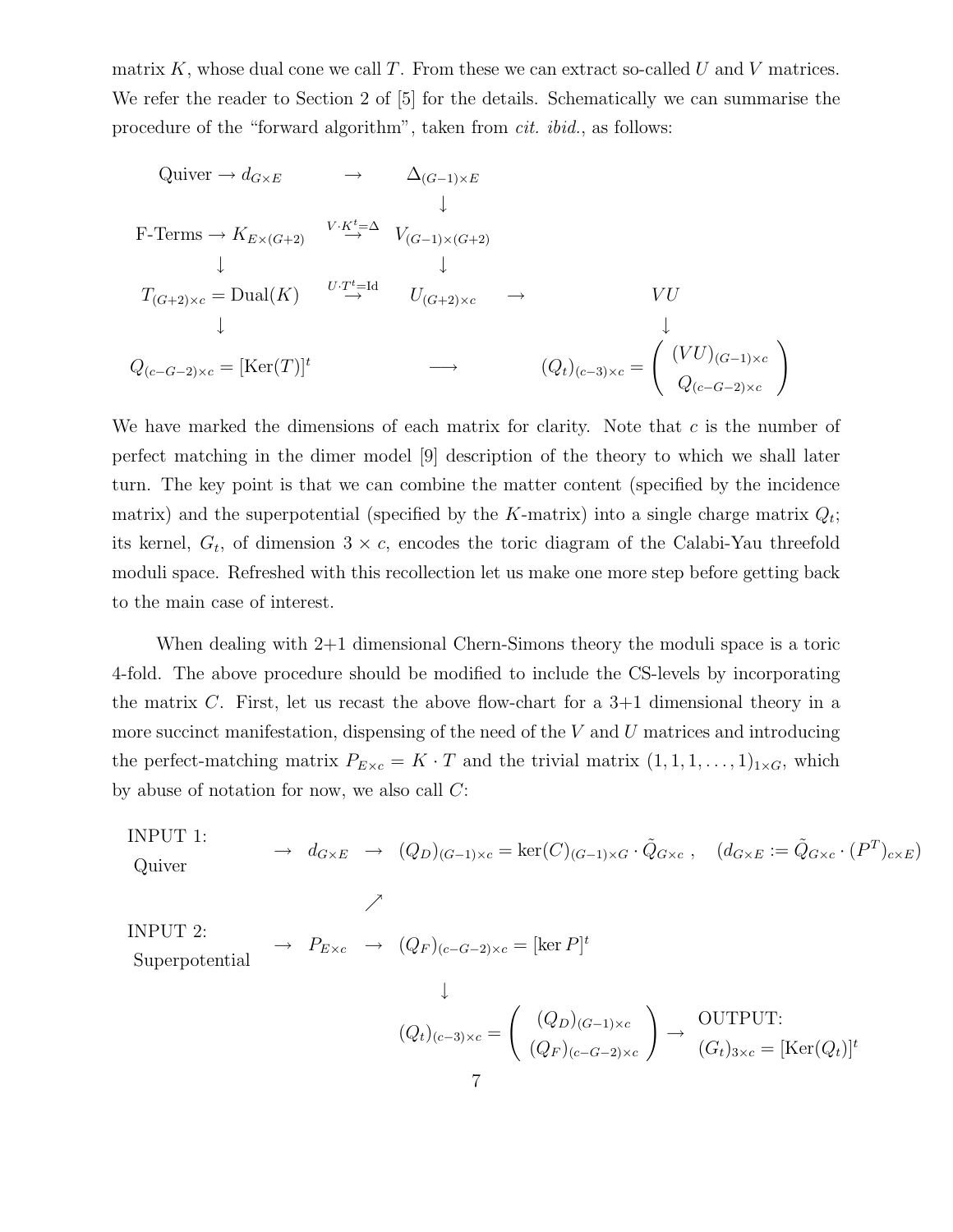Note that we have judiciously called the charges coming from the D-terms  $Q_D$  and those from the F-terms,  $Q_F$ . Moreover, we have even foregone the need for the matrix K, perhaps so deeply engrained from our incipient days, and worked entirely in terms of the perfectmatching matrix  $P$ ; there is indeed a conducive algorithm for extracting  $P$  directly from the superpotential (cf. [15]). For the reader's convenience, we summarise this in Appendix [B.](#page-27-1)

Thus written, the generalisation to the case of present interest, viz. 2+1 dimensional CS theories, is most straight-forward. We only need to modify the C matrix from the row of ones to our current  $C_{2\times G}$  matrix defined in [\(2.5\)](#page-6-2) which now includes the CS levels, thereby changing the dimension of  $Q_D$  by 1, and subsequently causes  $G_t$  to have 4 rows:

<span id="page-8-1"></span>
$$
\begin{array}{|c|c|c|c|}\n\hline\n\text{NPUT 1:} & \rightarrow d_{G \times E} & \rightarrow (Q_D)_{(G-2)\times c} = \ker(C)_{(G-2)\times G} \cdot \tilde{Q}_{G \times c} \text{;} \\
\hline\n\text{NPUT 2:} & \rightarrow \text{C}_{2\times G} & \text{with } d_{G \times E} := \tilde{Q}_{G \times c} \cdot (P^T)_{c \times E} \\
\hline\n\text{INPUT 3:} & \rightarrow P_{E \times c} & \rightarrow (Q_F)_{(c-G-2)\times c} = [\ker P]^t \text{;} \\
\hline\n\text{Superpotential} & \rightarrow P_{E \times c} & \rightarrow (Q_F)_{(G-2)\times c} = [\ker P]^t \text{;} \\
\downarrow & \downarrow & \downarrow \\
\hline\n(Q_t)_{(c-4)\times c} = \begin{pmatrix} (Q_D)_{(G-2)\times c} & \rightarrow \text{OUTPUT:} \\
(Q_F)_{(c-G-2)\times c} & \rightarrow \text{[Gt]}_{4\times c} = [\ker(Q_t)]^t \\
\hline\n\end{pmatrix}\n\hline\n\end{array}
$$

The matrix  $G_t$  represents the desired toric diagram: it should have columns of length 4, signifying a 4-fold; moreover, these 4-vectors should be co-spatial, i.e., they all live in a 3-dimensional hypersurface, this is required by the Calabi-Yau condition. There could be repetitions out of the  $c$  columns, this is the multiplicity, or perfect matchings, discussed in  $[5, 7, 9, 29-32]$ .

## <span id="page-8-0"></span>3 A Taxonomic Study

 $\Gamma$ 

Having outlined the computational procedure, let us now proceed with a systematic study of examples. Ideally, one would wish for a classification of all possible theories, their quiver diagrams, interactions and subsequent geometries. This is a daunting task of organising an infinite number of models. Nevertheless, we can proceed cautiously and modestly: let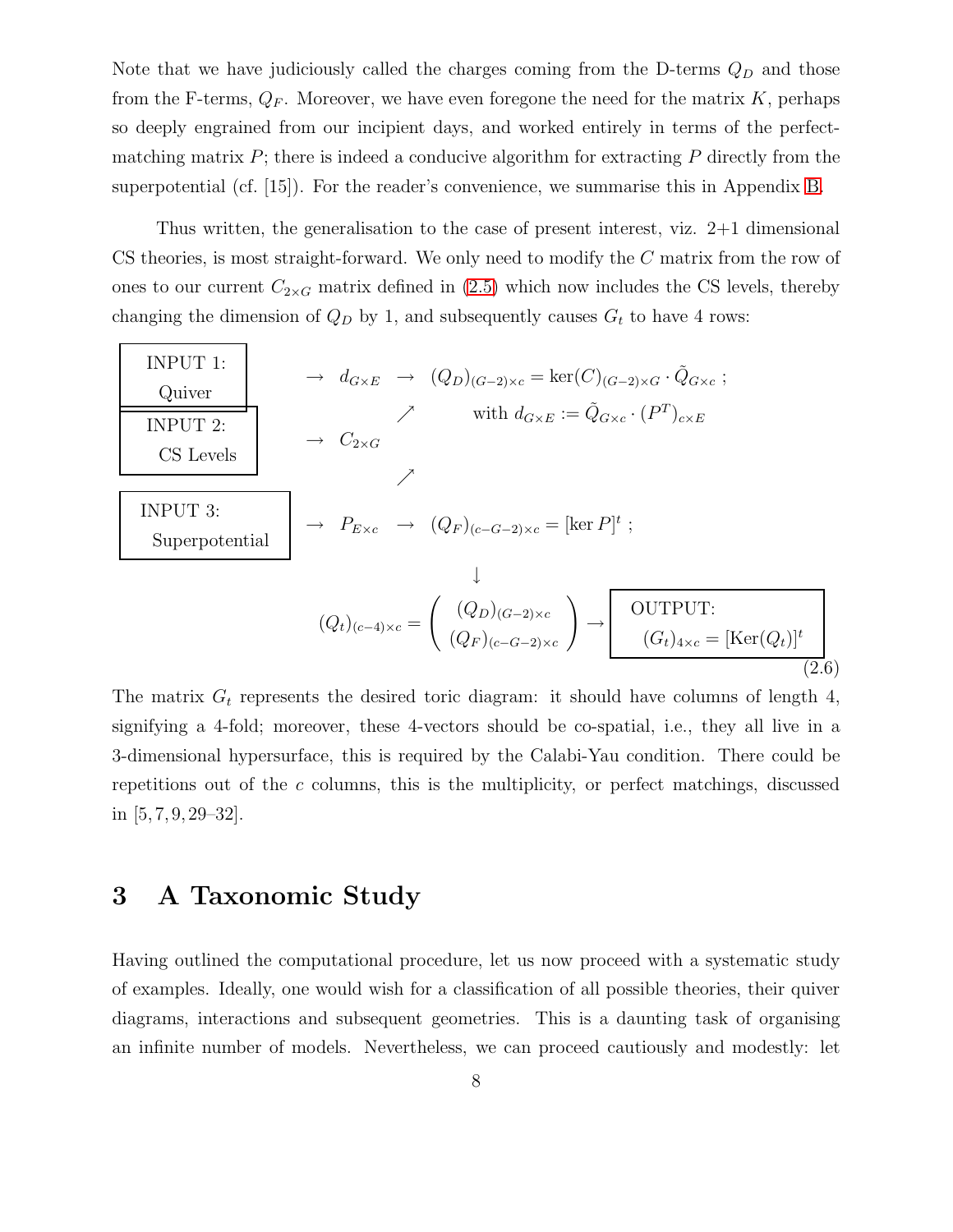us start with theories with a single pair of black-white nodes in the dimer picture. These correspond to cases where the superpotential vanishes for a single brane; this is because the so-called toric condition [6] requires that each field appears exactly twice with opposite signs. In terms of the dimer model [9], this condition is what gives rise to the bi-partite nature of the tiling. Of course, for multiple branes, because the fields become matrix-valued and do not commute necessarily, the superpotential may no longer vanish. This is familiar to us. For example, in the 3+1 dimensional gauge theory for the conifold 3-fold singularity there is a quartic superpotential which vanishes for a single brane. We will encounter this situation in detail below.

Hence, with a single M2 brane, and with only two terms therein, the superpotential actually vanishes, subsequently, the master space is freely generated by the E fields and is simply  $\mathbb{C}^E$ . Thus, the matter content completely specifies the 4-fold singularity. The symplectic quotient [\(2.4\)](#page-6-3) and the traditional approach both become relatively simple in this case. In fact, in [\(2.6\)](#page-8-1),  $c = E$  and the perfect matching matrix P is just the identity matrix. The  $Q_F$  matrix for the F-terms are not present and we have that:

<span id="page-9-0"></span>
$$
\mathcal{M} \simeq \mathbb{C}^E / / U(1)^{G-2} \sim G_t = \ker(\ker(C)_{(G-2)\times G} \cdot d_{G\times E}), \qquad (3.1)
$$

where  $\sim$  means M has the toric diagram given by  $G_t$  of dimensions  $4 \times E$ .

Indeed, from [\(2.4\)](#page-6-3), we see that  $E = G+2$ ; let us hence use E as a single order parametre and proceed gradually. We initiate with the case of two nodes, i.e.,  $(G, E) = (2, 4)$ . For each incremental value of  $E$ , we classify all d-matrices satisfying the constraints which define the incidence matrix. Indeed, in [\(3.1\)](#page-9-0), ker(C) × d has dimensions  $(G-2) \times (G+2)$  and its kernel  $G_t$  will have columns of length 4, as is required for a toric diagram of a 4-fold.

In summary, our classification scheme for 2 terms in the superpotential proceeds as follows:

- 1. Fix G, the number of nodes in the quiver. This also fixes the number of arrows as  $E = G + 2;$
- 2. Find all  $G \times (G + 2)$  matrices which are incidence matrices, i.e., (a) each column is one of only zeros (adjoint) or consists of a single pair of −1 and 1 and zero otherwise (bi-fundamental), (b) each row sums to 0 (Calabi-Yau condition);
- 3. Identify all loops (gauge invariant operators) in the quiver drawn from each incidence matrix and construct possible 2-term superpotentials satisfying (a) the toric condition,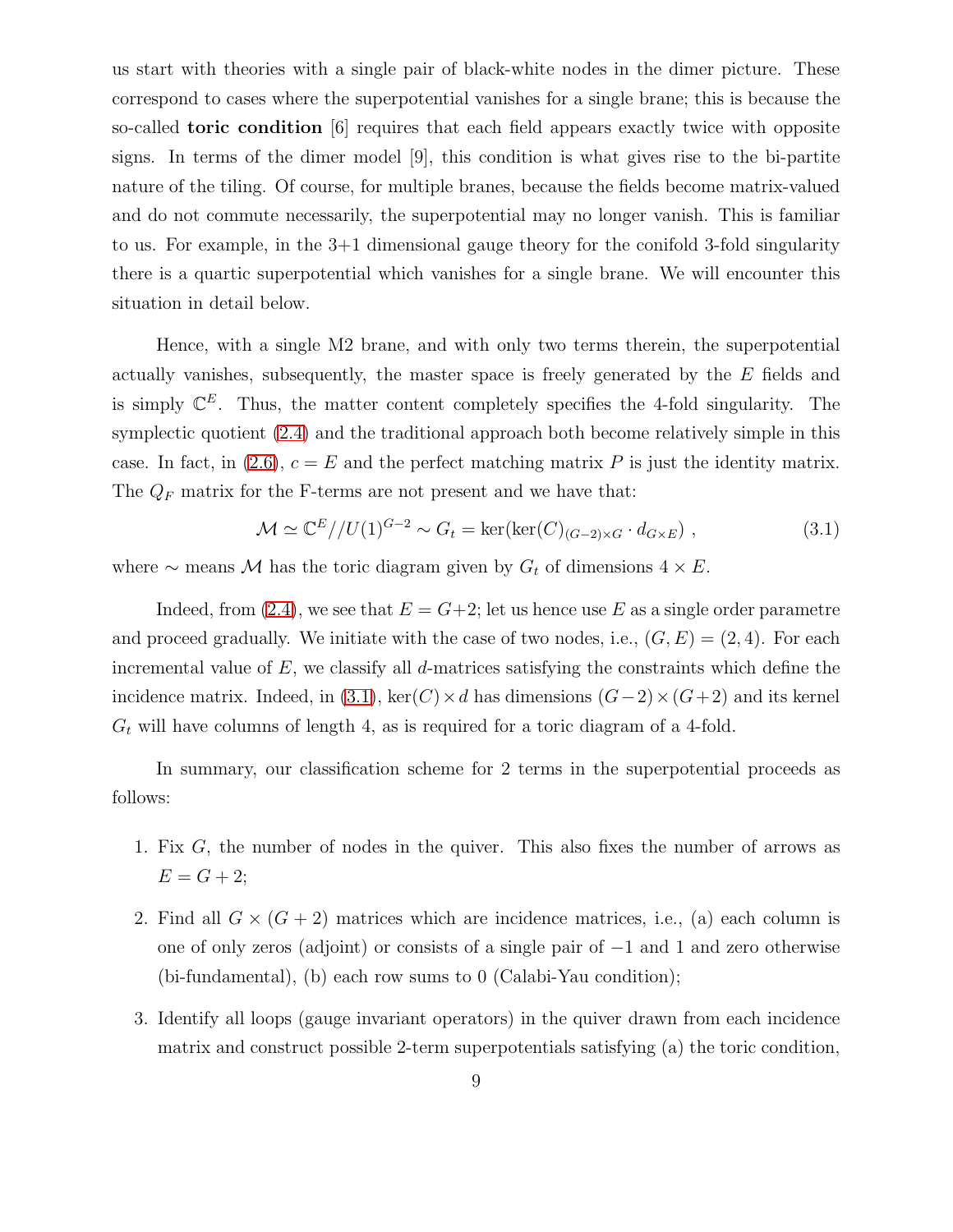i.e., each bi-fundamental field occurs exactly twice and with opposite sign and (b) for a single brane when all the fields reduce from matrix-valued to complex numbers, the 2 terms conspire to cancel.

How do we attack step 2, the most computationally intense one? Luckily, the algorithms for such a matrix-partitioning problem were implemented in [33] and we can thus happily proceed with presenting the solutions. We adhere to the standard notation that

For bi-fundamentals  $X_{ab}^i$  denotes the *i*-th arrow from node a to b and similarly that  $\phi_a^i$  denotes the *i*-th adjoint on node a (when there is only a single arrow the i-index is dropped).

<span id="page-10-0"></span>Already, there are many highly non-trivial theories.

#### 3.1 Four Fields in the Quiver

Here, there are 2 nodes and we find only two non-isomorphic solutions. These are presented in Figure [7](#page-27-2) in the Appendix. There are two possibilities. In Model (1) we see that this is a non-chiral theory with 4 bi-fundamentals. We recognise the quiver as that of the conifold quiver. Indeed, the full superpotential for arbitrary  $N$  of that theory also has 2 terms: calling the bi-fundamentals  $X_{12}^i$  and  $X_{21}^i$ ,  $(i = 1, 2$  and  $U(N)$  matrices) we have that  $W =$  $\text{Tr}(X_{12}^1 X_{21}^1 X_{12}^2 X_{21}^2 - X_{12}^1 X_{21}^2 X_{12}^2 X_{21}^1)$ , which indeed satisfies the toric condition and vanishes for  $N = 1$ . The fact that we have CS constraints, of course, modifies the moduli space from the 3-dimensional conifold to a CY 4-fold.

In Model (2), there are 2 adjoint fields and 2 bi-fundamentals. Where shall we place the 2 non-bi-fundamental fields in Model  $(2)$ ? We can be guided by promoting to  $N > 1$  number of branes. There could be two possible placements: both as adjoints on 1 node or one on each node. Calling the two bi-fundamentals  $X_{12}$  and  $X_{21}$ , for both adjoints on the same node, say node 2 without loss of generality, we have 2 gauge invariant terms:  $Tr(X_{12}\phi_2^1\phi_2^2X_{21})$  and  $\text{Tr}(X_{12}\phi_2^2\phi_2^1X_{21})$ . On the other hand, for one adjoint on each node we have only one possible invariant:  $Tr(X_{12}\phi_2X_{21}\phi_1)$ ; this is because we need to be careful in matrix composition when we go about the loops in the quiver to construct the gauge invariants. Therefore, Model (2) has a natural candidate for a 2-term superpotential satisfying the toric condition and having two terms, namely  $W = \text{Tr}(X_{12}[\phi_2^1, \phi_2^2]X_{21}).$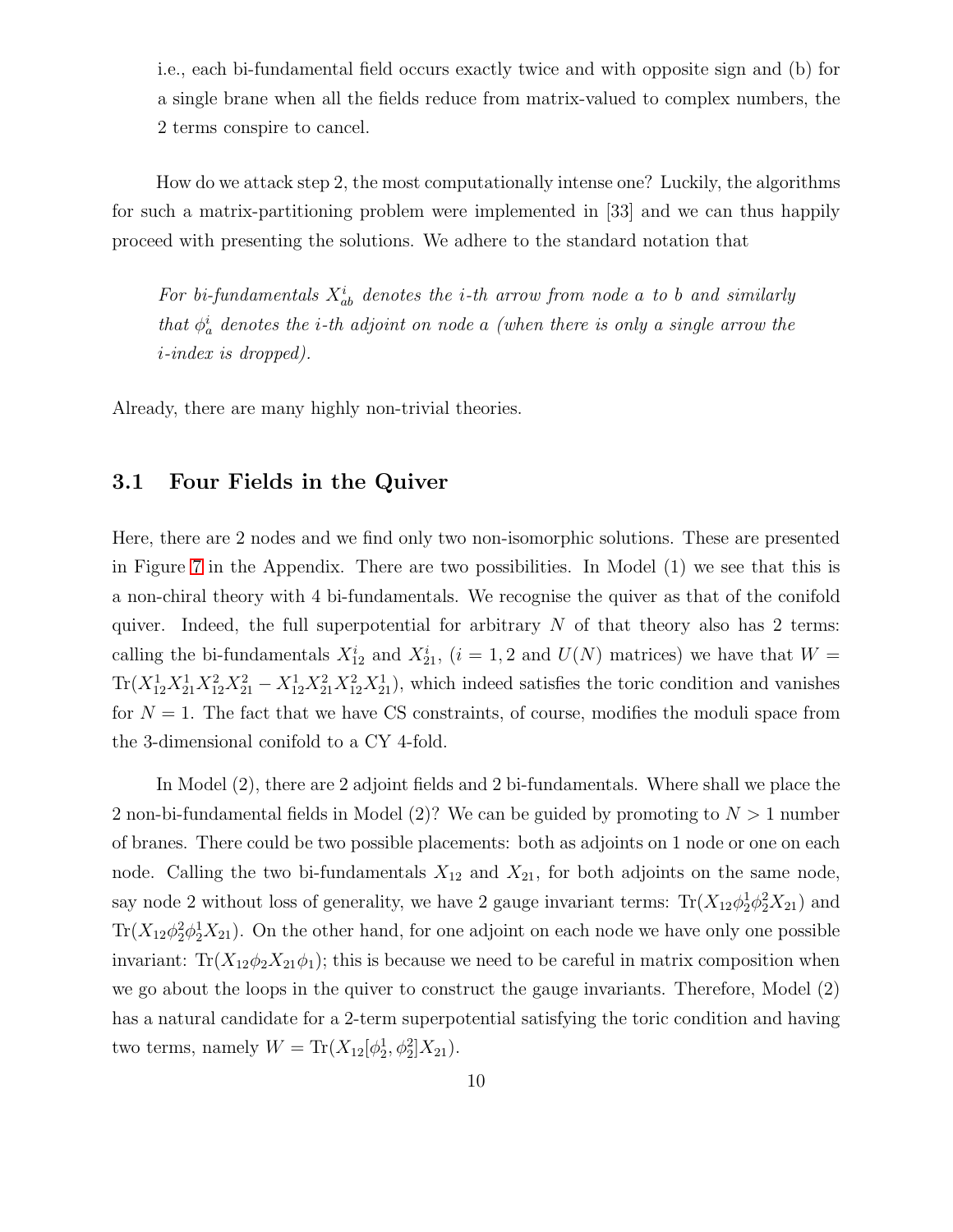In summary, the two full models are drawn in Figure [1.](#page-11-0) Of course, the actual moduli



<span id="page-11-0"></span> $W_{(1)} = \text{Tr}(X_{12}^1 X_{21}^1 X_{12}^2 X_{21}^2 - X_{12}^1 X_{21}^2 X_{12}^2 X_{21}^1)$  $W_{(2)} = \text{Tr}(X_{12}[\phi_2^1, \phi_2^2]X_{21})$ 

Figure 1: The quivers with 4 fields and 2 nodes. There are 2 solutions and the 2-term superpotentials are also given. The moduli space in both cases is just the trivial CY 4-fold  $\mathbb{C}^4$ .

space M for both models are easily determined using [\(3.1\)](#page-9-0). Here  $G - 2 = 0$  and there is no symplectic action. Thus the moduli space is simply the master space, viz.,  $\mathbb{C}^4$ . The toric diagram is merely 4 corners of a tetrahedron.

We are assured by the fact that these two models have appeared in the literature, Model  $(1)$ , in [4] and Model  $(2)$ , in [14, 15], in each case from different lines of reasoning. Here we have arrived at these from yet another viewpoint  $-$  a systematic scan of theories.

It is perhaps important to emphasize that Model (2) is not considered to be a consistent model in 3+1 dimensions even though it does admit a two dimensional tiling [14] (here consistent is taken to mean that it leads to a  $3+1$  dimensional SCFT under the RG flow to the IR, with a known AdS dual). The essential feature of Model (2) is node 2 which has 1 flavor (or taking the SQCD conventions of the number of flavors  $N_f = N_c$  equal to the number of colors). Henceforth we shall call such nodes as "one-flavored nodes". Indeed it is a standard lore that such theories develop a scale and confine in 3+1 dimensions, thus not leading to SCFT. On the other hand, such theories in 2+1 dimensions do not necessarily develop a scale [34] and can perfectly lead to a non-trivial SCFT under the RG flow. Once we allow for theories with one-flavored nodes, a whole space of opportunities reveals itself and a zoo of new SCFT's in 2+1 dimensions becomes available. We encounter more examples of this type in the following sections.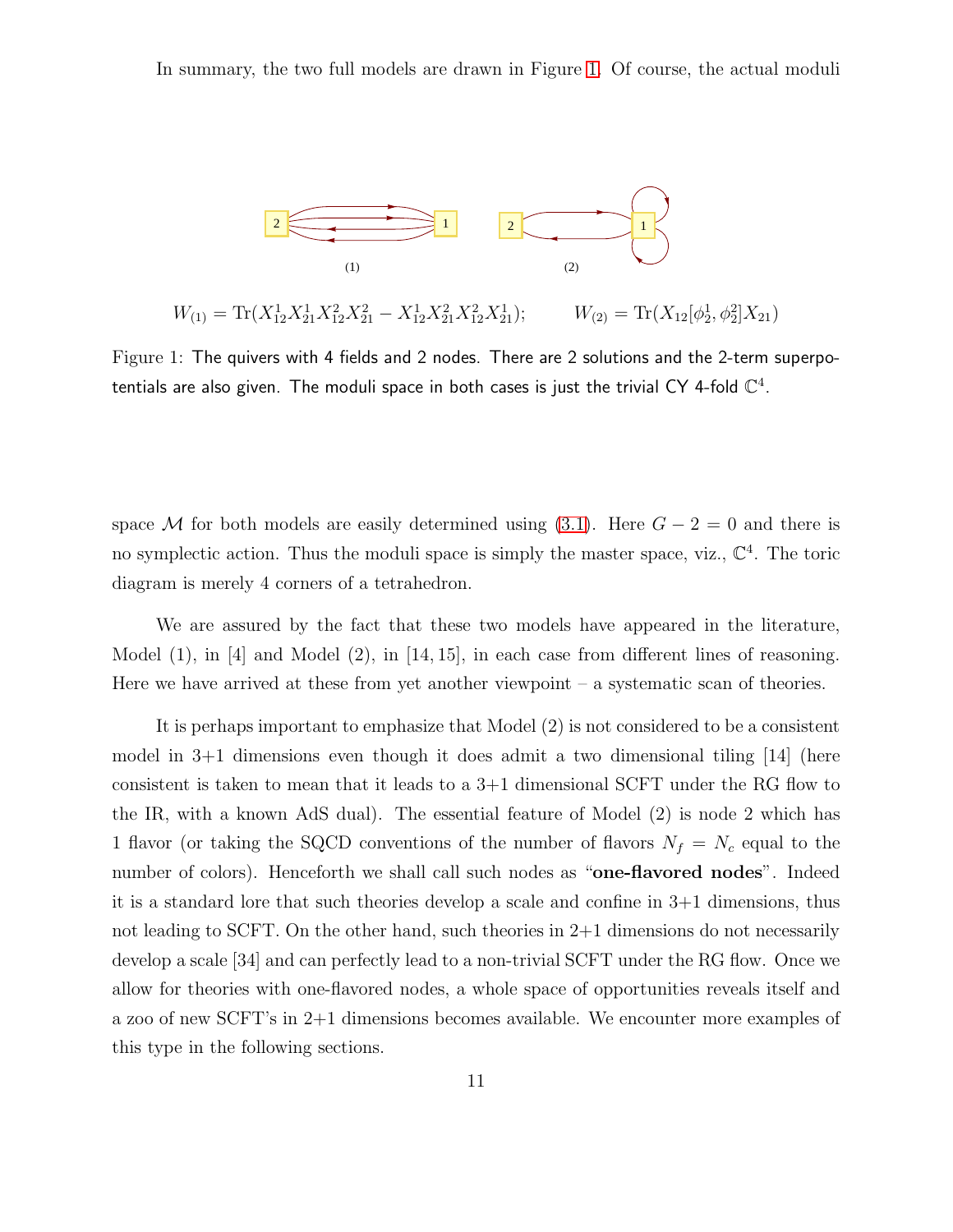#### <span id="page-12-0"></span>3.2 Five Fields in the Quiver

Here, there are 3 nodes and we find 5 distinct solutions. These are shown in Figure [8](#page-28-0) in the Appendix. Model (1) has 5 bi-fundamentals. Models (2) and (3) have 4 bi-fundamentals and 1 adjoint field. Note that Model (2) has a disconnected node labelled 2. Model (4) has 3 bi-fundamentals and 2 adjoint fields and finally Model (5), also with a disconnected node, has only 2 bi-fundamentals and 3 adjoint fields. Let us ignore models (2) and (4) since they inevitably have reducible moduli spaces due to disconnected nodes.

For Model (1), using the standard notation, we clearly have the 2-term superpotential:  $W = Tr(X_{21}X_{13}^1X_{31}X_{13}^2X_{32} - X_{21}X_{13}^2X_{31}X_{13}^1X_{32})$ , which satisfies the toric condition and vanishes for  $N = 1$  when all fields are simply complex numbers.

For Model (3), clearly there are two invariants  $X_{21}X_{12}$  and  $X_{13}X_{31}$ . Where shall we place the missing adjoint  $\phi$ ? It is easy to see that placing it on node 2 gives two invariants once we promote to  $N > 1$  branes, i.e., to matrix-valued fields:  $Tr(X_{21}\phi_1 X_{13}X_{31}X_{12})$  and  $Tr(X_{21}X_{13}X_{31}\phi_1X_{12})$ . This indeed gives a two-term superpotential satisfying the toric condition of each field appearing exactly twice with opposite signs:  $W = \text{Tr}(X_{21}\phi_1 X_{13}X_{31}X_{12} X_{21}X_{13}X_{31}\phi_1X_{12}$ ; moreover, W indeed vanishes at  $N=1$  when all field are merely complex numbers.

Finally, for Model (4), there are 2 ways of placing the 2 adjoints: both on the same node, say node 1, or one each on 2 of the nodes. The latter possibility is ruled out since it would be impossible to have 2 terms and satisfying the toric condition. However, putting both  $\phi_1^{i=1,2}$ 1 on node 1, gives us a superpotential satisfying all requisites:  $W = \text{Tr}(X_{21}[\phi_1^1, \phi_1^2]X_{13}X_{32})$ . We summarise all these good models in Figure [2.](#page-13-1)

It is important to note that none of these 3 models appeared previously in the literature. Indeed, our systematic study revealed the existence of these 3 prototypical models. We will proceed later by analyzing their properties and further introduce them from yet another taxonomic viewpoint. It is further important to notice that all these models have a oneflavored node and therefore do not correspond to consistent models in 3+1 dimensions even though they all admit a brane tiling. Nevertheless they present a rich structure of non-trivial SCFT's in 2+1 dimensions with a highly intricate spectrum of scaling dimensions.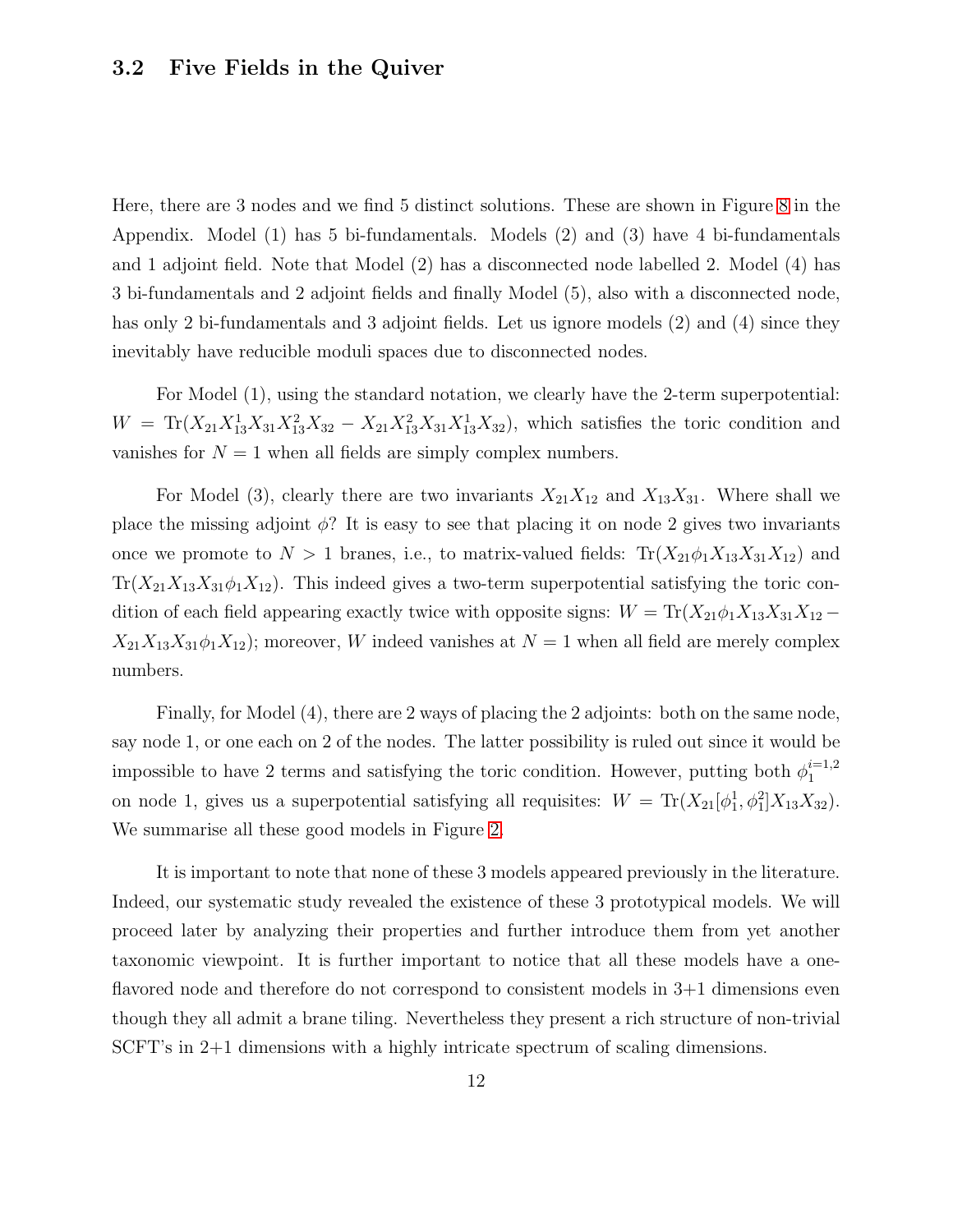

<span id="page-13-1"></span>Figure 2: The quivers with 5 fields and 3 nodes. There are 3 good models and we call them (1), (3) and (4). We also write the corresponding 2-term superpotentials.

#### <span id="page-13-0"></span>3.3 Six Fields in the Quiver

Here, there are 4 nodes and there is a total of 18 distinct solutions. These are shown in Figure [9](#page-29-0) in the Appendix. Models (1) to (10) have 6 bi-fundamentals. Note that Models (1), (2), (5) and (9) all have disconnected nodes. Model (8), though apparently acceptable, has a superpotential in terms of its bi-fundamentals which looks like  $Tr(X_{31}X_{14}X_{42}X_{24}X_{41}X_{13} X_{42}X_{24}X_{41}X_{13}X_{31}X_{14}$ . This vanishes by cyclicity of the trace and hence it is really just a theory without superpotential at all. Models (11) and (12) have 5 bi-fundamentals and 1 adjoint field. Models (13) to (16) have 4 bi-fundamentals and 2 adjoint fields. Note that Models (13) and (14) both have disconnected nodes. Model (17) has 3 bi-fundamentals and 3 adjoint fields, as well as a disconnected node. Finally, Model (18) has 2 bi-fundamentals, 4 adjoint fields and 2 disconnected nodes. Once again, we select the diagrams without detached nodes, insert the appropriate adjoint fields, and also write down the possible 2 term superpotentials. We find a total of 6 possible models. These are presented in Figure [3.](#page-14-0)

Happily, we have again recovered and extended some of the known models in the literature. Model (6) was proposed in Figure 3 of [15] for the  $Q^{1,1,1}$  geometry while Model (10) was proposed in Figure 7 of [15] for the so-called  $D_3$  theory. The other models appear for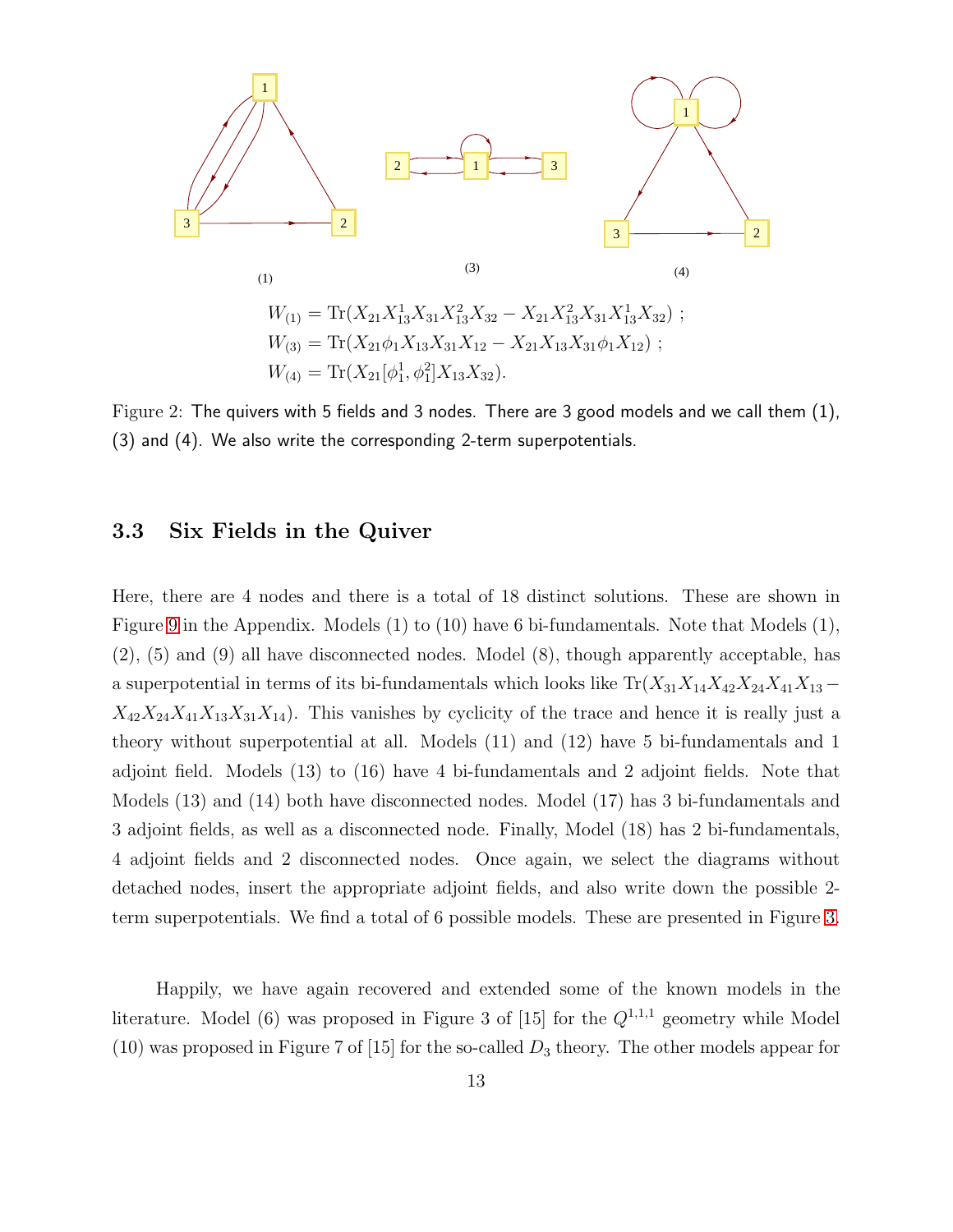

$$
W_{(4)} = \text{Tr}(X_{31}X_{14}^1 X_{41}X_{14}^2 X_{42}X_{23} - X_{31}X_{14}^2 X_{41}X_{14}^1 X_{42}X_{23}) ;
$$
  
\n
$$
W_{(6)} = \text{Tr}(X_{42}X_{21}(X_{14}^1 X_{43}X_{31}X_{14}^2 - X_{14}^2 X_{43}X_{31}X_{14}^1)) ;
$$
  
\n
$$
W_{(7)} = \text{Tr}(X_{12}X_{21}(X_{14}X_{41}X_{13}X_{31} - X_{13}X_{31}X_{14}X_{41})) ;
$$
  
\n
$$
W_{(10)} = \text{Tr}(X_{42}X_{21}X_{14}X_{41}X_{13}X_{34} - X_{42}X_{21}X_{13}X_{34}X_{41}X_{14}) ;
$$
  
\n
$$
W_{(11)} = \text{Tr}(X_{32}X_{21}\phi_1 X_{14}X_{41}X_{13} - X_{32}X_{21}X_{14}X_{41}\phi_1 X_{13}) ;
$$
  
\n
$$
W_{(16)} = \text{Tr}(X_{42}X_{23}X_{31}X_{14}[\phi_4^1, \phi_4^2])
$$

<span id="page-14-0"></span>Figure 3: The quivers with 6 fields and 4 nodes. There are 6 models. We also present the superpotential as well as the adjoint-fields where necessary.

the first time in the literature. All models have a one-flavored node and so none correspond to consistent models in 3+1 dimensions even though they all admit a brane tiling description.

For completeness we also include the two disconnected quivers, Models (3) and (15). These engender multi-trace superpotentials because of the quivers factorise. We present these in Figure [4.](#page-15-1) We see that they are essentially products of Models (1) and (2) of the 4-edged case, together with a 2-edged bi-fundamental non-chiral quiver. Also, we include Model (8), which has a completely vanishing superpotential if it were to be 2-termed. We will exclude these models from discussion in the following.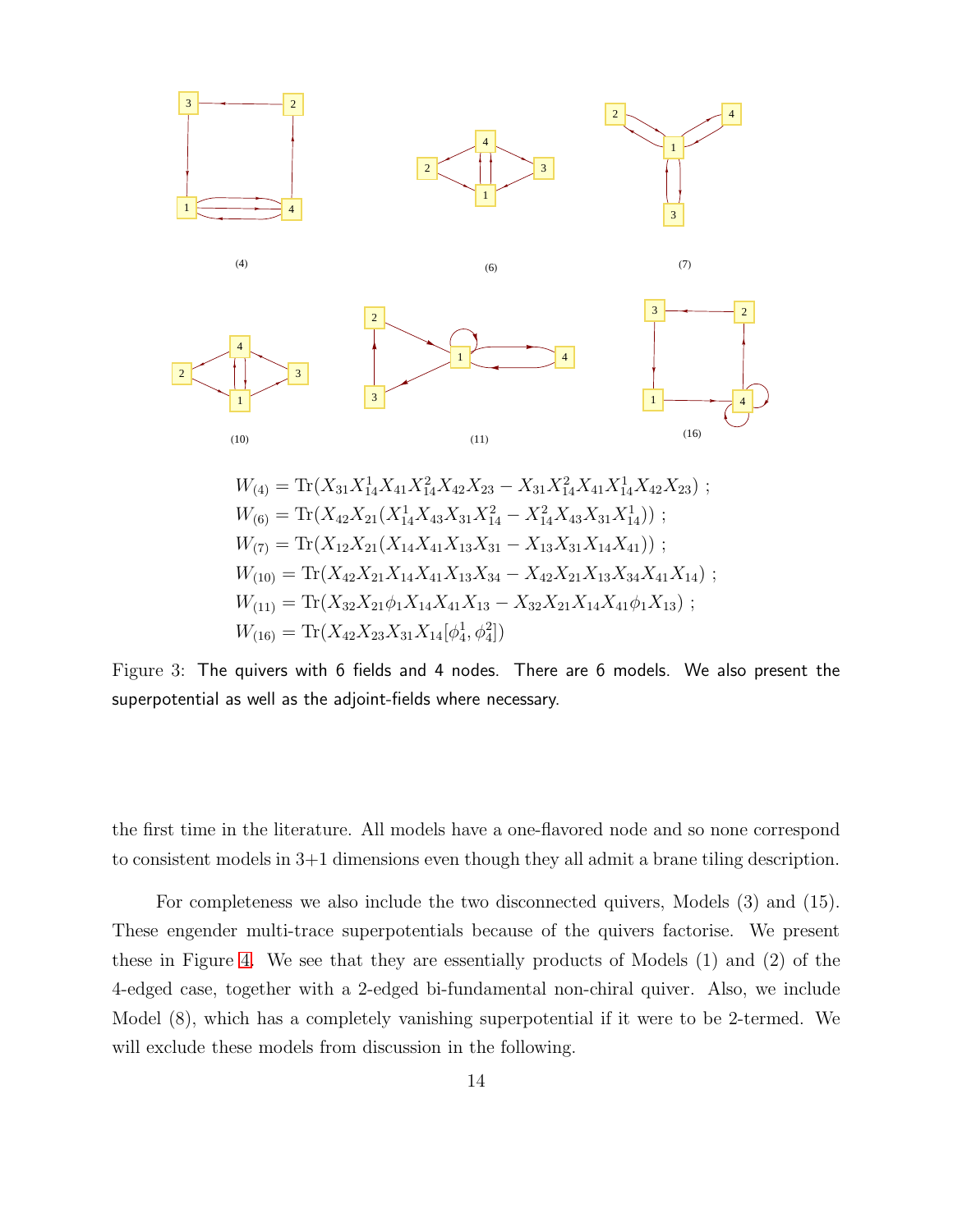

<span id="page-15-1"></span>Figure 4: The two disconnected quivers with 6 fields and 4 nodes, together with their multi-trace superpotentials. Also Model (8) has completely vanishing superpotential.

#### <span id="page-15-0"></span>3.4 Toric Diagrams: Illustrious Examples

Let us take, for concreteness, Model (1) of the  $E = 5$  quivers, given in Figure [2.](#page-13-1) There are 3 nodes and hence 2 independent CS levels,  $k_1$  and  $k_2$ . The toric diagram, according to [\(2.6\)](#page-8-1), is given by

$$
G_t^{(1)} = \ker(\ker\begin{pmatrix} 1 & 1 & 1 \ k_1 & k_2 & -k_1 - k_2 \end{pmatrix} \cdot \begin{pmatrix} -1 & -1 & 0 & 1 & 1 \ 0 & 0 & 1 & -1 & 0 \ 1 & 1 & -1 & 0 & -1 \end{pmatrix}) = \ker(-k_2, -k_2, -k_1, k_1 + k_2, k_2)
$$
  
\n
$$
= \operatorname{gen} \begin{pmatrix} \frac{k_2}{k_1 + k_2} & 0 & 0 & 0 & k_2 \ k_1 + k_2 & 0 & 0 & k_2 & 0 \ -k_1 & 0 & k_2 & 0 & 0 \ -k_2 & k_2 & 0 & 0 & 0 \end{pmatrix} = \begin{pmatrix} 1 & 0 & 0 & 0 & 1 \ k_1 + k_2 & 0 & 0 & k_2 & 0 \ -k_1 & 0 & k_2 & 0 & 0 \ -1 & 1 & 0 & 0 & 0 \end{pmatrix}; \operatorname{gcd}(k_1, k_2, k_1 + k_2) = 1.
$$
 (3.2)

In the penultimate step, we have been mindful of the fact we need to find the integer kernel of the charge matrix and not merely the nullspace and hence we wrote gen( ) therein to denote that we should reduce to a basis over the integers for whichever choice of  $k_1$  and  $k_2$ . This means that each row of  $G_t$  must have GCD being 1. Guaranteed by the condition  $gcd(k_1, k_2, -k_1 - k_2) = 1$ , rows 2 and 3 are acceptable but rows 1 and 4 need to divide out the common factor of  $k_2$ ; this gives the last step.

Indeed, each column of  $G_t$  is of length 4, signifying that the resulting moduli space corresponding to this theory is a toric 4-fold. Furthermore, we see that the vector  $(1, 1, 1, 1)$ is perpendicular to every pair-wise linear combination between the 5 column vectors, this means that the columns are actually co-spatial, i.e., live on a dimension 3 hypersurface in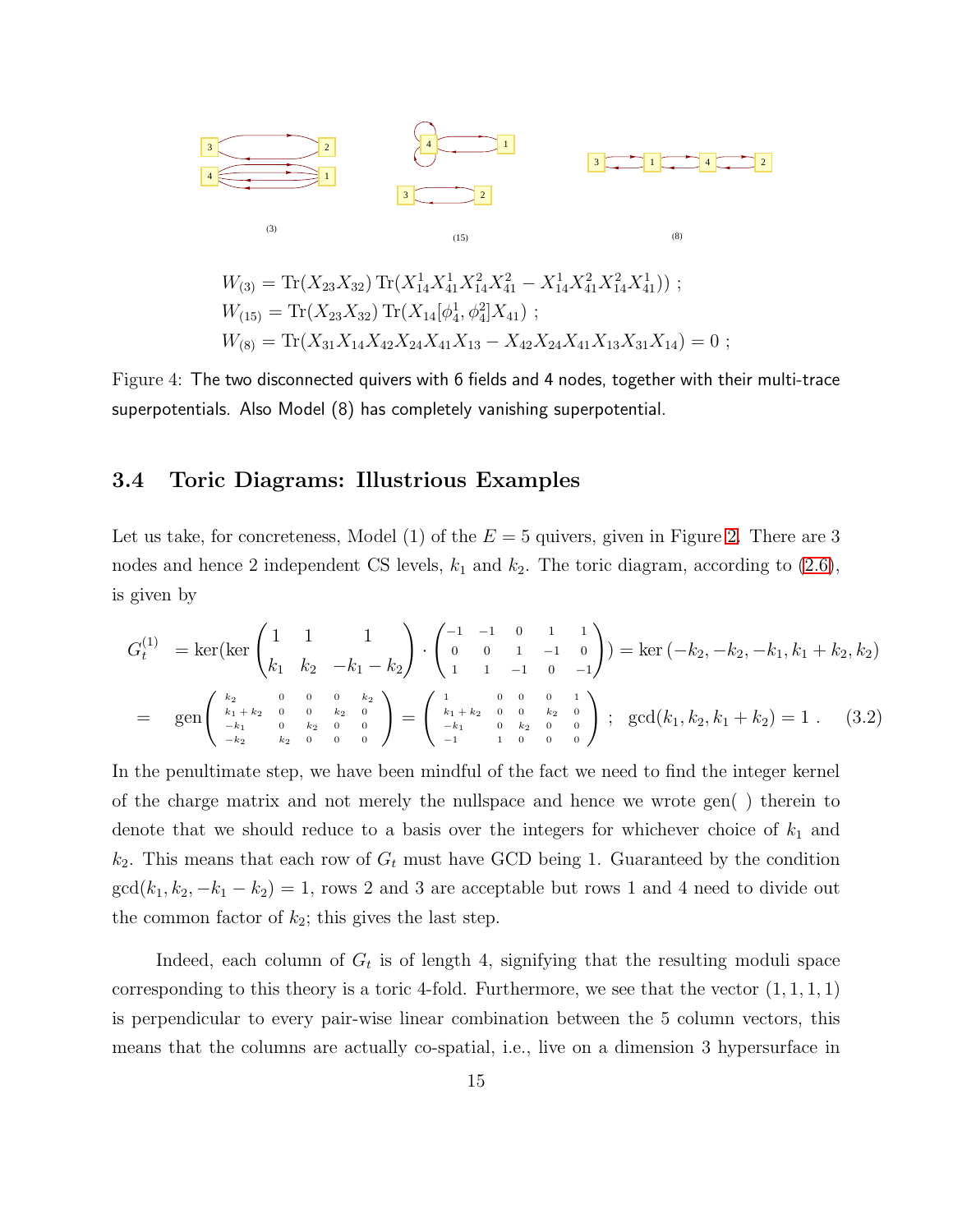$\mathbb{Z}^4$ ; this, of course, guarantees that our 4-fold is in fact Calabi-Yau. Thus re-assured, we can, without loss of generality, delete any row of  $G_t$  (call it  $G'_t$ ) and represent the toric 4-fold by an integer polytope in 3-dimensions. Thus, we can write, for the toric diagram,

$$
G'_{t} = \text{gen}\begin{pmatrix} 1 & 0 & 0 & 0 & 1 \\ -k_{1} & 0 & k_{2} & 0 & 0 \\ -1 & 1 & 0 & 0 & 0 \end{pmatrix}, \quad \text{with } \text{gcd}(k_{1}, k_{2}, k_{1} + k_{2}) = 1 ,
$$
 (3.3)

where for convenience we have deleted the second row.

Now, depending on the choice of  $k_1$  and  $k_2$  obeying the coprimarity condition, we have an infinite family of toric CY4s. As two illustrious examples we have that

$$
G'_{t}(k_{1}=0,k_{2}=1)=\left(\begin{array}{cccc}1&0&0&0&1\\0&0&1&0&0\\-1&1&0&0&0\end{array}\right) ,\quad G'_{t}(k_{1}=1,k_{2}=1)=\left(\begin{array}{cccc}1&0&0&0&1\\-1&0&1&0&0\\-1&1&0&0&0\end{array}\right) (3.4)
$$

We see that the two are not related by any  $SL(3;\mathbb{C})$  transformations and are thus inequivalent toric varieties. We draw these diagrams explicitly in Figure [5.](#page-16-0)



<span id="page-16-0"></span>Figure 5: The two moduli spaces, drawn with explicit toric diagrams, for different choices of Chern-Simons levels (a)  $(k_1, k_2) = (0, 1)$  and (b)  $(k_1, k_2) = (1, 1)$  for Model (1) of the 5-edge, 3-noded theory with 2-term superpotential.

The other two models of the  $E = 5$  quiver theories can be similarly treated. For Model (3), we have that

$$
G_t^{(3)} = \ker(\ker\begin{pmatrix} 1 & 1 & 1 \ k_1 & k_2 & -k_1 - k_2 \end{pmatrix} \cdot \begin{pmatrix} -1 & -1 & 1 & 1 & 0 \ 0 & 1 & -1 & 0 & 0 \ 1 & 0 & 0 & -1 & 0 \end{pmatrix}) = \ker(\{-k_2, -k_1 - k_2, k_1 + k_2, k_2, 0\})
$$
  
= 
$$
\operatorname{gen} \begin{pmatrix} 0 & 0 & 0 & 0 & k_2 & 0 \ k_1 + k_2 & 0 & k_2 & 0 & 0 \ k_1 + k_2 & 0 & k_2 & 0 & 0 \ -k_1 - k_2 & k_2 & 0 & 0 & 0 \end{pmatrix} = \begin{pmatrix} 0 & 0 & 0 & 0 & 1 \ 1 & 0 & 0 & 1 & 0 \ k_1 + k_2 & 0 & k_2 & 0 & 0 \ -k_1 - k_2 & k_2 & 0 & 0 & 0 \end{pmatrix}; \operatorname{gcd}(k_1, k_2, k_1 + k_2) = 1.
$$
 (3.5)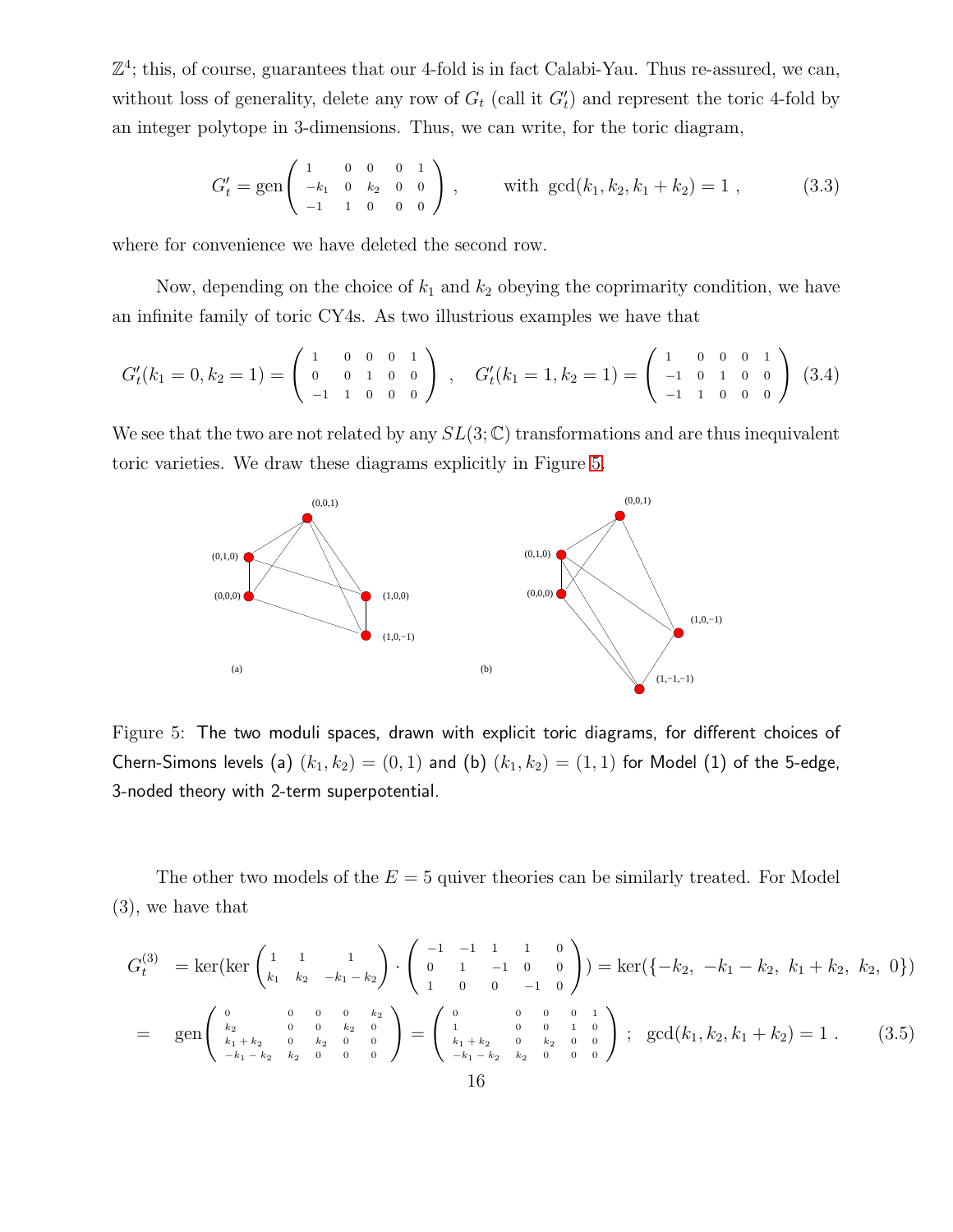This, as above, gives an infinite family, parametrised by choices of  $k_1$  and  $k_2$ , of possibilities for the moduli space  $\mathcal M$  and hence inequivalent theories.

Finally, for Model (4), we have

<span id="page-17-0"></span>
$$
G_t^{(4)} = \ker(\ker\begin{pmatrix} 1 & 1 & 1 \ k_1 & k_2 & -k_1 - k_2 \end{pmatrix} \cdot \begin{pmatrix} -1 & 0 & 1 & 0 & 0 \ 0 & 1 & -1 & 0 & 0 \ 1 & -1 & 0 & 0 & 0 \end{pmatrix}) = \ker(\{-k_2, -k_1, k_1 + k_2, 0, 0\})
$$
  
= 
$$
\operatorname{gen} \begin{pmatrix} 0 & 0 & 0 & 0 & k_2 \ 0 & 0 & 0 & k_2 & 0 \ k_1 + k_2 & 0 & k_2 & 0 & 0 \ -k_1 & k_2 & 0 & 0 & 0 \end{pmatrix} = \begin{pmatrix} 0 & 0 & 0 & 0 & 1 \ 0 & 0 & 0 & 1 & 0 \ k_1 + k_2 & 0 & k_2 & 0 & 0 \ -k_1 & k_2 & 0 & 0 & 0 \end{pmatrix}; \operatorname{gcd}(k_1, k_2, k_1 + k_2) = 1. (3.6)
$$

An Interesting Family: Examining Model (1) of Figure [2](#page-13-1) and Model (4) of Figure [3,](#page-14-0) it is clear that for the general case of G nodes and  $E = G + 2$  fields, there will always be a cyclically-directed G-gon graph with 1 edge having an extra pair of arrows in opposite directions. Thus all  $E$  fields are bi-fundamentals and let us, without loss of generality, place the extra pair of bi-fundamentals between nodes 1 and  $G$ , and let the direction of the arrows be  $1 \to 2, 2 \to 3, \ldots, (G-1) \to G$  and  $G \to 1$ . The quiver and adjacency matrices are



The 2-term superpotential is also straight-forward to write down:

$$
W = \text{Tr}\left(X_{12}X_{23}\ldots X_{G-2,G-1}(X_{G-1,1}^1X_{1,G-1}X_{G-1,1}^2 - X_{G-1,1}^2X_{1,G-1}X_{G-1,1}^1)\right) \tag{3.8}
$$

We can also apply [\(2.6\)](#page-8-1) to the incidence matrix to find the toric diagram. The result has  $E = G + 2$  lattice points:

$$
G_{t} = \begin{pmatrix} 1 & 0 & -k_{3} & -(k_{3} + k_{4}) & \dots & -(k_{3} + \dots + k_{G-1}) & 0 & 0 & -k_{1} - k_{2} \\ 0 & 1 & k_{2} + k_{3} & k_{2} + k_{3} + k_{4} & \dots & k_{2} + \dots + k_{G-1} & 0 & 0 & k_{1} \\ 0 & 0 & 0 & 0 & \dots & 0 & 1 & 0 & 1 \\ 0 & 0 & 0 & 0 & \dots & 0 & 0 & 1 & 1 \end{pmatrix}_{4 \times (G+2)} \tag{3.9}
$$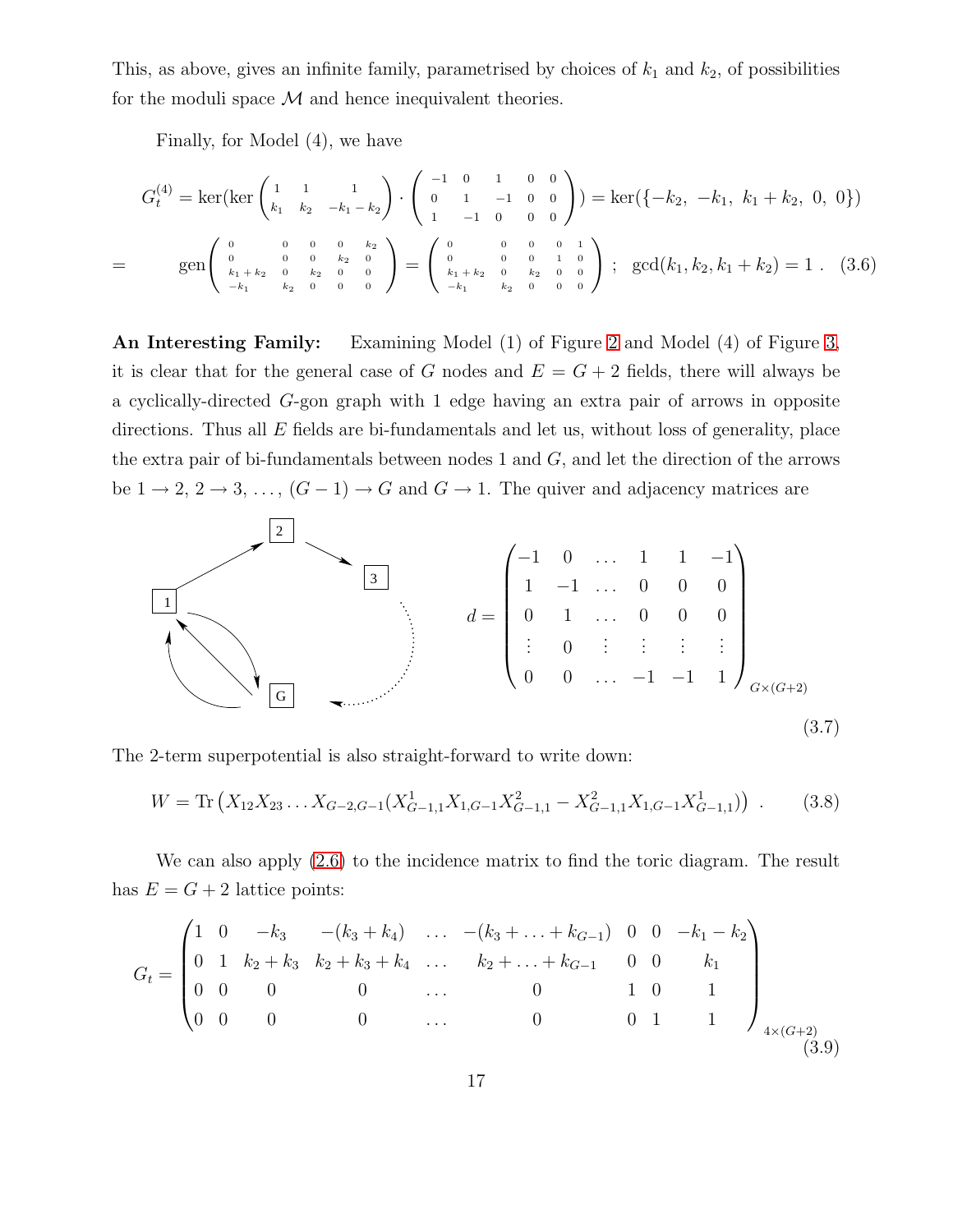**Six Field Models:** For completeness, let us present the matrices  $G_t$  encoding the toric diagrams for the 6 models at  $E = 6$ , drawn in Figure [3.](#page-14-0) They are, respectively,

<span id="page-18-1"></span>
$$
G_{t}^{(4)} = \begin{pmatrix} 1 & 0 & 0 & 0 & 0 & 1 \\ k_{1} + k_{2} + k_{3} & 0 & k_{2} & 0 & k_{2} + k_{3} & 0 \\ -k_{1} & 0 & k_{3} & k_{2} + k_{3} & 0 & 0 \\ -1 & 1 & 0 & 0 & 0 & 0 \end{pmatrix}, \quad G_{t}^{(6)} = \begin{pmatrix} k_{1} + k_{2} & 0 & -k_{3} & 0 & 0 & k_{2} \\ 1 & 0 & 1 & 0 & 1 & 0 \\ -k_{1} & 0 & k_{3} & k_{2} & 0 & 0 \\ -1 & 1 & 0 & 0 & 0 & 0 \end{pmatrix}
$$
  
\n
$$
G_{t}^{(7)} = \begin{pmatrix} 0 & 1 & 0 & 0 & 0 & 1 \\ 1 & 0 & 0 & 0 & 1 & 0 \\ k_{1} + k_{2} + k_{3} & -k_{3} & 0 & k_{2} & 0 & 0 \\ -k_{1} - k_{2} - k_{3} & k_{3} & k_{2} & 0 & 0 & 0 \end{pmatrix}, \quad G_{t}^{(10)} = \begin{pmatrix} 1 & 0 & 0 & 0 & 0 & 0 & 1 \\ k_{1} + k_{2} + k_{3} & -k_{3} & 0 & 0 & k_{2} & 0 \\ -k_{1} - k_{3} & k_{3} & 0 & k_{2} & 0 & 0 \\ -1 & 1 & 1 & 0 & 0 & 0 & 0 \end{pmatrix}
$$
  
\n
$$
G_{t}^{(11)} = \begin{pmatrix} 0 & 0 & 0 & 0 & 0 & 1 \\ 1 & 0 & 0 & 1 & 0 & 0 \\ 1 & 0 & 1 & 1 & 0 & 0 \\ -1 & 1 & 0 & 0 & 0 & 0 \end{pmatrix}, \quad G_{t}^{(16)} = \begin{pmatrix} 0 & 0 & 0 & 0 & 0 & 0 & 1 \\ 0 & 0 & 0 & 0 & 0 & 1 & 0 \\ k_{1} + k_{2} + k_{3} & k_{2} & 0 & k_{2} + k_{3} & 0 & 0 \\ -k_{1} & k_{3} & k_{2} + k_{3} & 0 & 0 & 0 \end{pmatrix}
$$
  
\n
$$
(3.10)
$$

#### <span id="page-18-0"></span>3.5 A New Toric Duality

In its original guise, toric duality [5] referred to the phenomenon of 4-dimensional,  $\mathcal{N} = 1$ gauge theories having the same vacuum moduli space as toric varieties, some classes of these were later realised to be Seiberg dualities. In our host of examples above, we have again encountered this duality, now in a more general setting.

Take the two models of  $E = 4$ , they, even though having quite different quivers, share the same infrared moduli space as  $\mathbb{C}^4$ . Perhaps more dramatic is the following pair: take Model (4) of  $E = 5$  at  $(k_1, k_2) = (1, 1)$  and inspect [\(3.6\)](#page-17-0), then take Model (16) of  $E = 6$  at  $(k_1, k_2, k_3) = (1, 0, 1)$  and inspect  $(3.10)$ , we see that they are

$$
G_t^{E=5, \text{ Model}(4)} = \begin{pmatrix} 0 & 0 & 0 & 0 & 1 \\ 0 & 0 & 0 & 1 & 0 \\ 2 & 0 & 1 & 0 & 0 \\ -1 & 1 & 0 & 0 & 0 \end{pmatrix}, \quad G_t^{E=6, \text{ Model}(16)} = \begin{pmatrix} 0 & 0 & 0 & 0 & 0 & 1 \\ 0 & 0 & 0 & 0 & 1 & 0 \\ 2 & 0 & 0 & 1 & 0 & 0 \\ -1 & 1 & 1 & 0 & 0 & 0 \end{pmatrix}. \tag{3.11}
$$

We see that if we removed a repeated column in the latter, which does not influence the toric description, the moduli spaces of the two theories, which have different number of gauge group factors, different matter content and interactions and different Chern-Simons levels, are identical as toric varieties. Clearly there are infinitely many such cases and it is interesting to study the systematics of this phenomenon.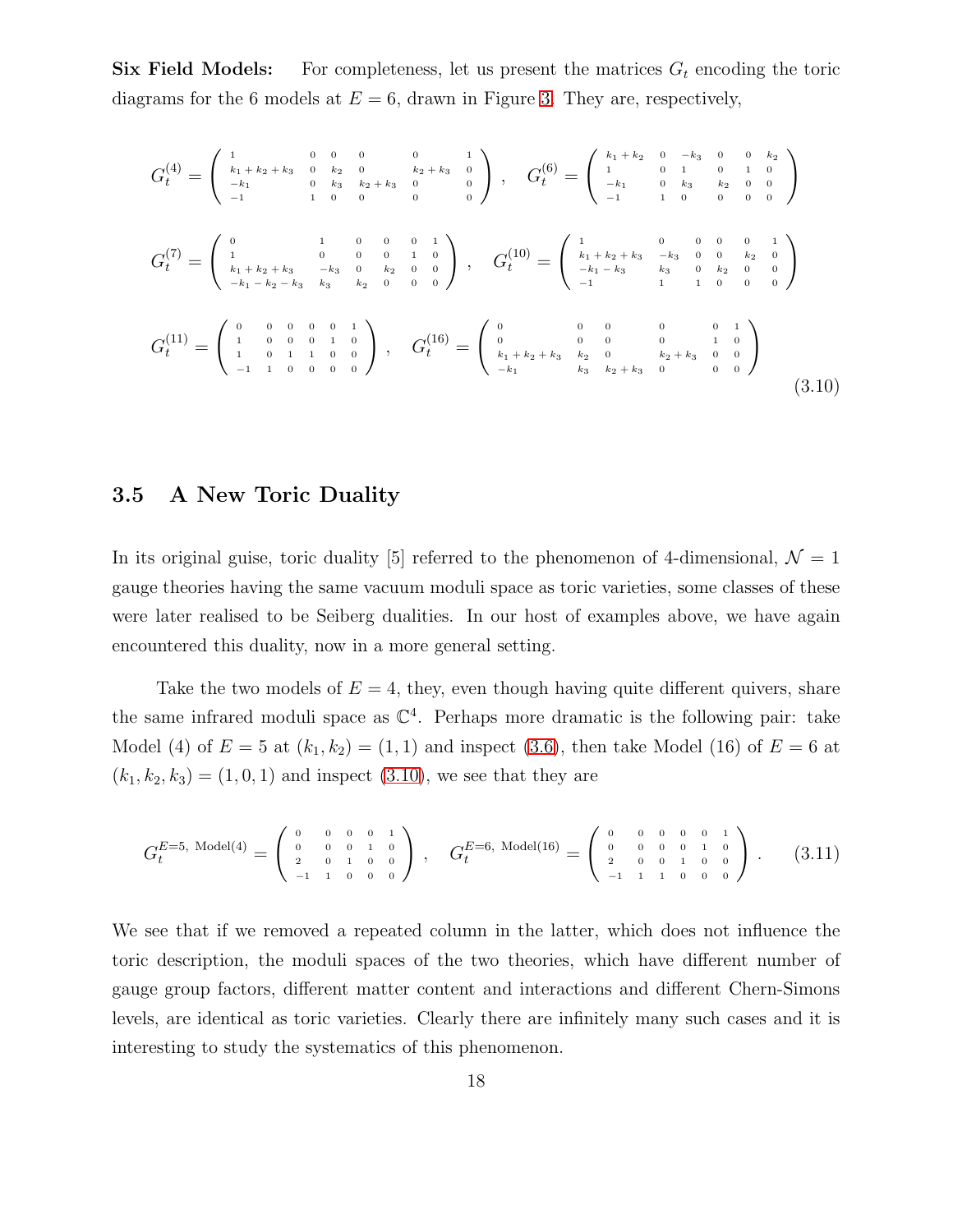### <span id="page-19-0"></span>4 Tilings: Dimers versus Crystals

It is now well-established that the most convenient and elegant way of encoding the  $(3 + 1)$ dimensional quiver gauge theory of D3-branes probing toric Calabi-Yau threefold singularities is through the formalism of dimer models, or, equivalently, brane-tilings  $[9-11]$ . The aforementioned "toric condition" [6] of the superpotential is naturally interpreted as the bi-partite (2-colour) property of the tiling while the Calabi-Yau condition of the threefold, which compels the toric diagram to be planar, gives the inherent structure of periodic tiling of the 2-dimensional plane. One question which has emerged is how this would generalise to toric varieties of higher dimension. Indeed, proposals have been made which suggest that a 3-dimensional analogue of the dimer, a so-named "crystal model", should encode the toric Calabi-Yau 4-fold case [15, 19, 21]. Is this so for the 4-folds we have encountered in our investigation?

Surprisingly, we find all our above CS theories to afford 2-dimensional tilings, rather than the naively expected crystals which tile 3-dimensions. Let us recall that for the  $(3+1)$ dimensional gauge theories, an important relation exists [10]:

<span id="page-19-1"></span>
$$
N_T - E + G = 0 \t\t(4.1)
$$

where  $N_T$  is the number of terms in the superpotential, while E and G, as above, are the number of fields and gauge group factors. The recognition of [\(4.1\)](#page-19-1) as the topological Euler equation for the simplex decomposition of a genus 1 Riemann surface  $\Sigma$ , with a number  $N_T$ of vertices, a number  $E$  of edges and a number  $G$  of faces was key to the birth of the dimer model. Indeed, the graph dual of this simplex is a periodic version of writing the quiver diagram together with the superpotential, the periodicity further supporting the existence of  $\Sigma$  as a torus.

How does this crucial relation read for our  $(2+1)$ -dimensional CS theories? Here, since we are only considering 2-term superpotentials,  $N_T = 2$ . Moreover, recall that  $E = G + 2$ from [\(2.4\)](#page-6-3). Therefore  $2 - (G + 2) - G = 0$  and [\(4.1\)](#page-19-1) is still satisfied! This is not what one would expect from a crystal model which is not a periodic tiling of the plane but which is perhaps at first expected for all toric 4-fold theories. In summary, we have that

All quiver Chern-Simons theories corresponding to a M2-brane probing a toric Calabi-Yau 4-fold, such that the superpotential has two terms, admit a dimer model (2d-tiling) description.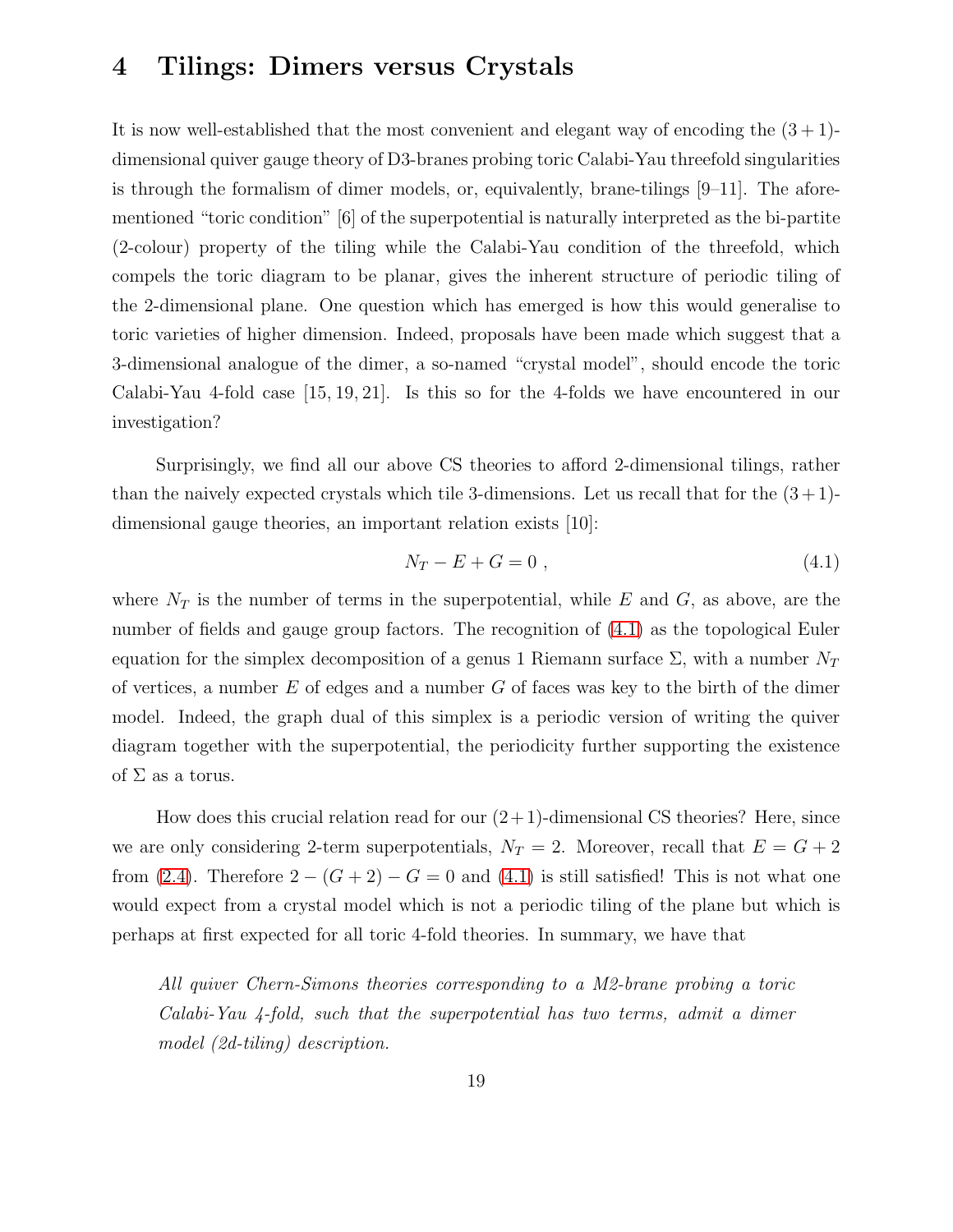## <span id="page-20-0"></span>5 A General Counting

We could have continued the process of Section [3](#page-8-0) *ad infinitum*, listing more and more graphs and then for each, construct possible superpotentials with 2 terms or fix various values of Chern-Simons levels to obtain infinite families of toric moduli spaces. This, though explicit, is perhaps not so illustrative, let alone computationally prohibitive. It would, however, be most enlightening if we could count, say, the number of possible quivers for a given number of nodes. In this section, let us give a generating function to perform this count; we will find an elegant result very much in the spirit of the Plethystic Programme [24].

#### <span id="page-20-1"></span>5.1 A Systematic Enumeration

To this end, we shall introduce a systematic enumeration and construction of the quivers. Let us do so by the concept of *base node* which we now introduce. Examining Model (2) of Figure [1,](#page-11-0) Models (3) and (4) of Figure [2,](#page-13-1) as well as Models (7), (11) and (16) of Figure [3,](#page-14-0) we see that they, perhaps not immediately obviously, fall into a family. These are all models which have a single base node, viz., a single reference node whence loops depart and thence return. Let us consider a chain of closed paths beginning and ending on this same node (corresponding to a possibly multi-trace gauge invariant operator) and denote it by a sequence of non-negative integers each entry of which encodes the length of one loop. Clearly, this sequence is unordered. For example, for the simple quiver which has a single node with 3 self-loops attached (incidentally, this is the quiver of the  $\mathcal{N}=4$  super-Yang-Mills theory for D3-branes in flat  $\mathbb{C}^3$  paradigmatic in the first AdS/CFT pair), we would denote it as 000, drawn in Figure [6.](#page-20-2)



<span id="page-20-2"></span>Figure 6: The quiver for  $\mathcal{N}=4$  Super-Yang-Mills, corresponding to a D3-brane in flat  $\mathbb{C}^3$ . This is a single-noded, triple-edged quiver, which we denote as 000.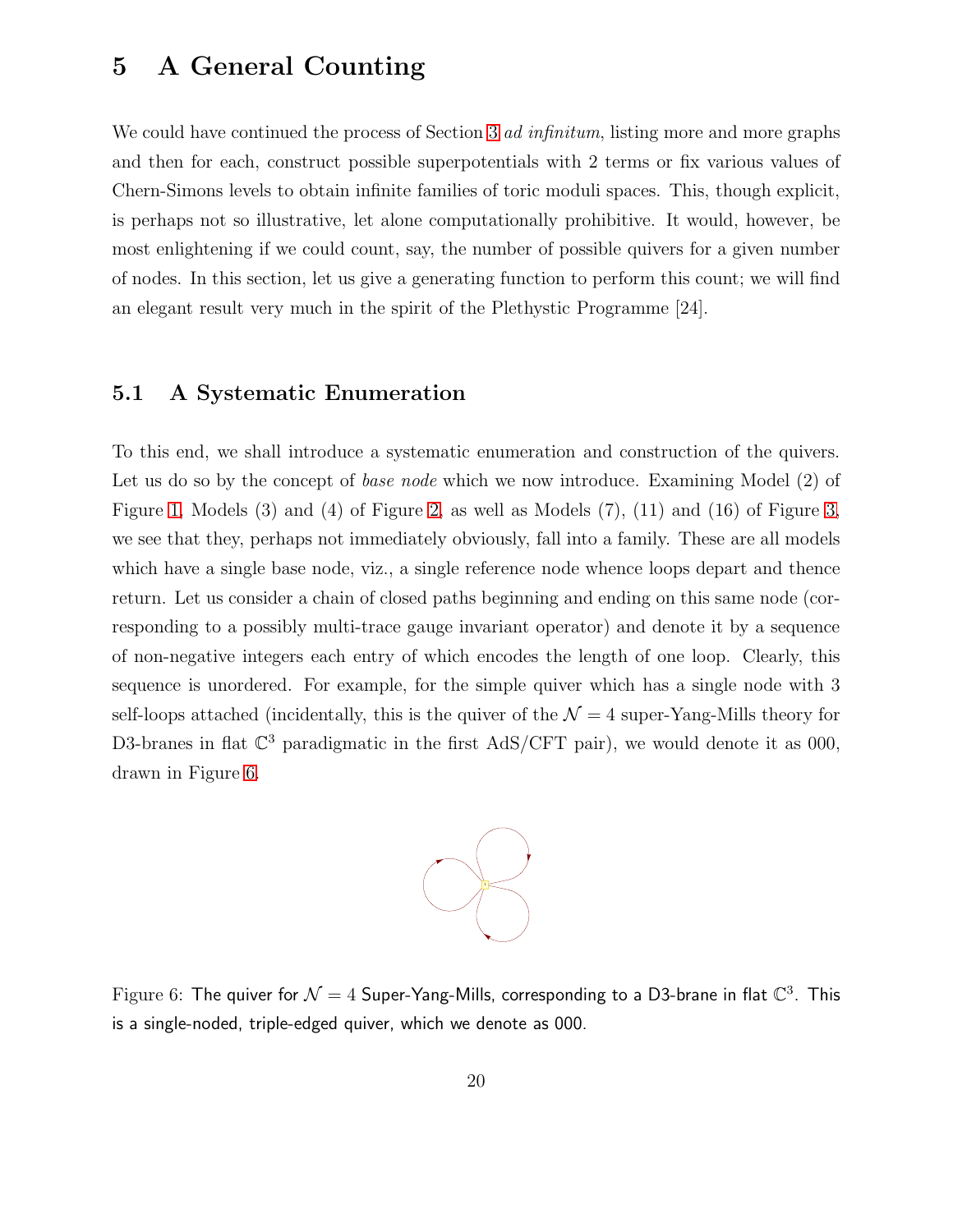Next, what would 001 (and of course any of its permutations) denote? This is Model (2) of Figure [1,](#page-11-0) which has 2 loops of length 0 and 1 loop of length 1. Note that by length here we mean the number of different nodes traversed before returning. Similarly, 011 and 002 correspond to Models (3) and (4) of Figure [2](#page-13-1) respectively. Likewise, we retrieve the 3 aforementioned models for  $E = 6$  fields corresponding to 111, 012 and 003. The systematics is thus clear. For E fields and  $G = E - 2$  nodes, we are counting graphs which are in correspondence with unordered partitioning of  $G-1$  into 3 parts of non-negative integers. This is a standard problem, whose solution is simply

$$
f_1(t) = \frac{1}{(1-t)(1-t^2)(1-t^3)} = 1 + t + 2t^2 + 3t^3 + \dots
$$
 (5.1)

This function was indeed encountered in [24] as the generating function for 1 adjoint field with  $N = 3$  D3 branes. The above is the generating function such that the coefficient in front of  $t^{G-1=E-3}$  gives the number of quivers of 1 base node with G nodes. These are all quivers with 3 primitive loops.

Having addressed one family of quivers transcending across  $E$ , the family with a single base node, let us move onto 2 base nodes, say 1 and 2. Now, it is more convenient to count by open paths: we let  $n_1n_2m_1m_2$  denote a configuration which has open paths of length  $n_1$ ,  $m_2, m_1, n_2$  respectively starting at node 1, ending at node 2, starting at node 2 and ending at node 1. Again, by length we mean distance away from the base pair. These are all quivers with 4 primitive paths between the 2 base nodes. Specifically, 0000 would correspond to Model (1) of Figure [1.](#page-11-0) Next, taking the base pair to be nodes 3 and 1, 0001 would denote Model (1) of Figure [2.](#page-13-1) Moving on to 4 nodes and 6 fields, we see that 0002, 0011 and 0101 denote respectively Models (4), (6) and (10) of Figure [3](#page-14-0) when taking nodes 4 and 1 and the base pair. This is analogous to the above, but is the unordered partitioning of  $G - 2$ into 4 non-negative integers with the extra complication that we must respect the di-hedral symmetry. Specifically, the transpositions  $(n_1 \leftrightarrow n_2)$ ,  $(m_1 \leftrightarrow m_2)$ ,  $(n_1 n_2 \leftrightarrow m_1 m_2)$  generate a dihedral group of order 8. Orbits under these 8 elements must be quotiented out. The generating function for this also admits a standard solution by method of Molien series [24] for the dihedral group, in a 4-dimensional representation acting on our 4-vector:

$$
f_2(t) = \frac{1 - t^6}{(1 - t)(1 - t^2)^2 (1 - t^3)(1 - t^4)} = 1 + t + 3t^2 + 4t^3 + 8t^4 + \dots
$$
 (5.2)

Here, the coefficient of  $t^{G-2}$  is the number of models with  $G = E - 2$  nodes.

What about triplets or more of base nodes? Note that our above two have already exhausted all the quivers we have so far explicitly constructed. Could there be more families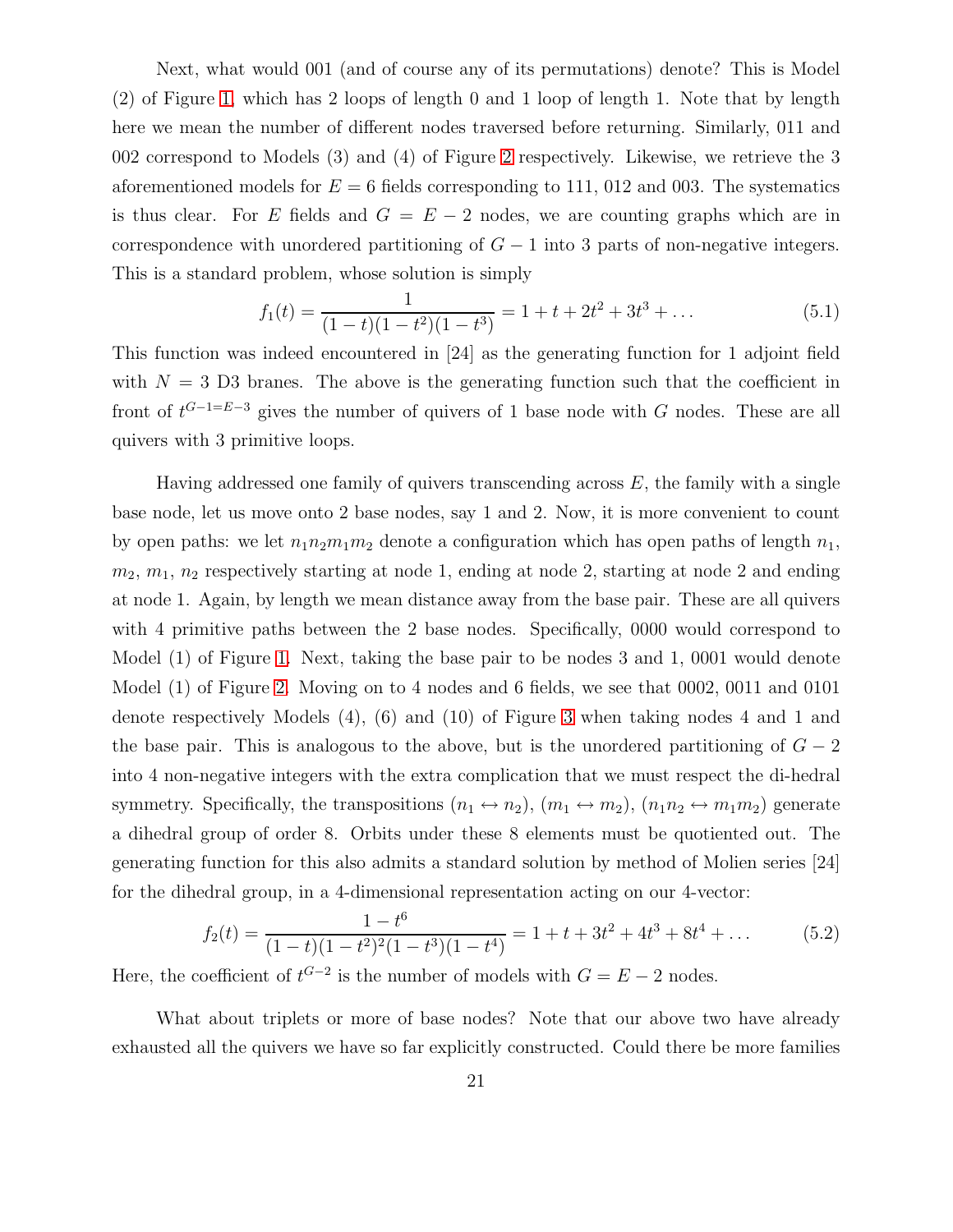which one might encounter at higher  $E$ ? We now argue that we shall, in fact, not. First, let us recall that our counting procedure above of course does not include any disconnected graphs and moreover excludes shapes such as Model (8) of Figure [4.](#page-15-1) This is a 3-base-node example; however, we have explicitly shown that the superpotential vanished. Indeed, the cases of base nodes being one or two precisely permitted us to write a commutation relation allowing for the two terms in the superpotential: the case of the 1-base-node achieved with the adjoint and the case of the 2-base-node, with the pair of bi-fundamentals between them. Any other case must either be reducible to these two situations or have vanishing superpotential.

Indeed, we can use an additional symmetry to restrict the possible models. Consider the number of flavours  $n_E^i$  for a given node *i*: this is either an incoming-outgoing pair of arrows or an adjoint. The vector  $n_E^i$  for  $i = 1, ..., G$  is an additional order parameter. From our examples, we see that it is 1 for most nodes. This is the one-flavoured node we discussed earlier. However, it must be at least 1 for every node since we are not counting disconnected quivers and it must never exceed 3 since there are only  $E = G + 2$  number of arrows in total. Clearly, the sum of  $n_E^i$  over i is equal to  $E = G + 2$ . Therefore, there are only 2 possibilities for the components of the vector: (a)  $G-1$  of them being 1 and a single 3 or (b)  $G-2$  of them being 1 and 2 of them being 2.

Subsequently, this places a significant restriction on the total number of adjoints. Since each node must have at least one bi-fundamental, case (a) could have up to 2 adjoints on the last node and case (b) could have up to a single adjoint on the last two nodes. Hence, in total there could really only be 0, 1 or 2 adjoints. Now, we see that any node which has no adjoint and only an incoming/outgoing pair of arrows is a descendent of a simpler configuration: namely replace this node, together with its 2 attached arrows, with a single arrow between the 2 nodes from which the said node emanates. Therefore, we need only consider the parent quivers of (a) and (b), viz., a single node with flavour number 3 or two nodes each with flavour number 2, respectively. The former is 000. The latter has two possibilities:  $0000$  and a quiver which looks like  $\vee$ ; we can easily show that the latter admits no non-vanishing 2-term superpotential. Indeed, Model (8) of Figure [4](#page-15-1) discussed above is a descendent thereof and also needs to be eliminated.

In summary, we only need to consider descendents of the 3-vector 000 and the 4-vector 0000 and no quivers with more than 2 base nodes survive. Hence,  $f_1$  and  $f_2$  together exhaust all counting. Furthermore, noticing the shift in power of  $f_2$  with respect to  $f_1$ , we conclude that: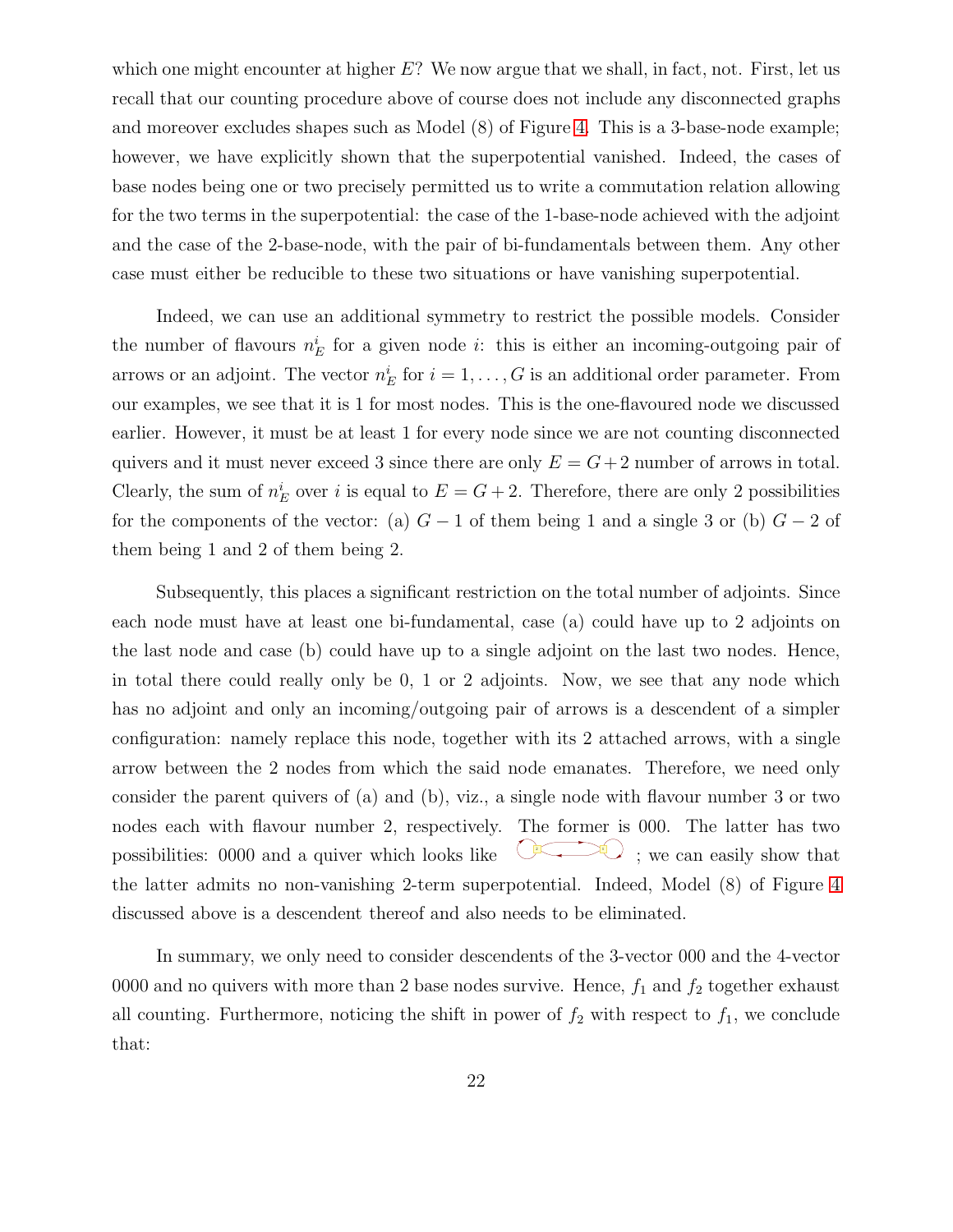The number of theories of our interest, i.e., all non-trivial, connected models with 2 terms in a non-vanishing superpotential and  $G = E - 2$  nodes, is counted by the coefficient of  $t^{G-1}$  in the expansion of the generating function

<span id="page-23-1"></span>
$$
f(t) = f_1(t) + tf_2(t) = \frac{1+t+t^3-t^4+t^5}{(1-t)(1-t^2)(1-t^3)(1-t^4)}.
$$
 (5.3)

#### <span id="page-23-0"></span>5.2 A Geometric Aperçu

The forms of  $f_1$  and  $f_2$  are perhaps familiar to the astute reader. The first, is the Hilbert series (cf. [24]) for the weighted projective plane  $W\mathbb{P}^2_{[1:2:3]}$  (or, alternatively the quotient  $\mathbb{C}^3/S_3$  of the symmetric group on 3 objects), and the second, that of the 4-fold quotient singularity  $\mathbb{C}^4/D_4$ , i.e., the orbifold of  $\mathbb{C}^4$  by the dihedral group of order 8 (cf. [35] for discrete subgroups of  $SU(4)$ ). It is quite elegant that these two geometrical spaces should encode the entire space of quivers of our type.

In fact, quivers of the first family, the single-base-node type, obey a simple rule of composition, reflecting the fact that there is an underlying commutative algebra which is freely generated: the zero element is the self-adjoining loop, 1 is the quiver with 2 nodes and a pair of bi-fundamentals in opposite directions between them, and thus generalising to  $n$ , which is the quiver that is an  $n$ -gon with bi-fundamentals cyclically going around once. We can create a quiver by selecting any 3 from this list and composition is by pasting the three at a chosen common node:



In terms of the 3-vector of integers, we can also see this composition. For example,  $001 +$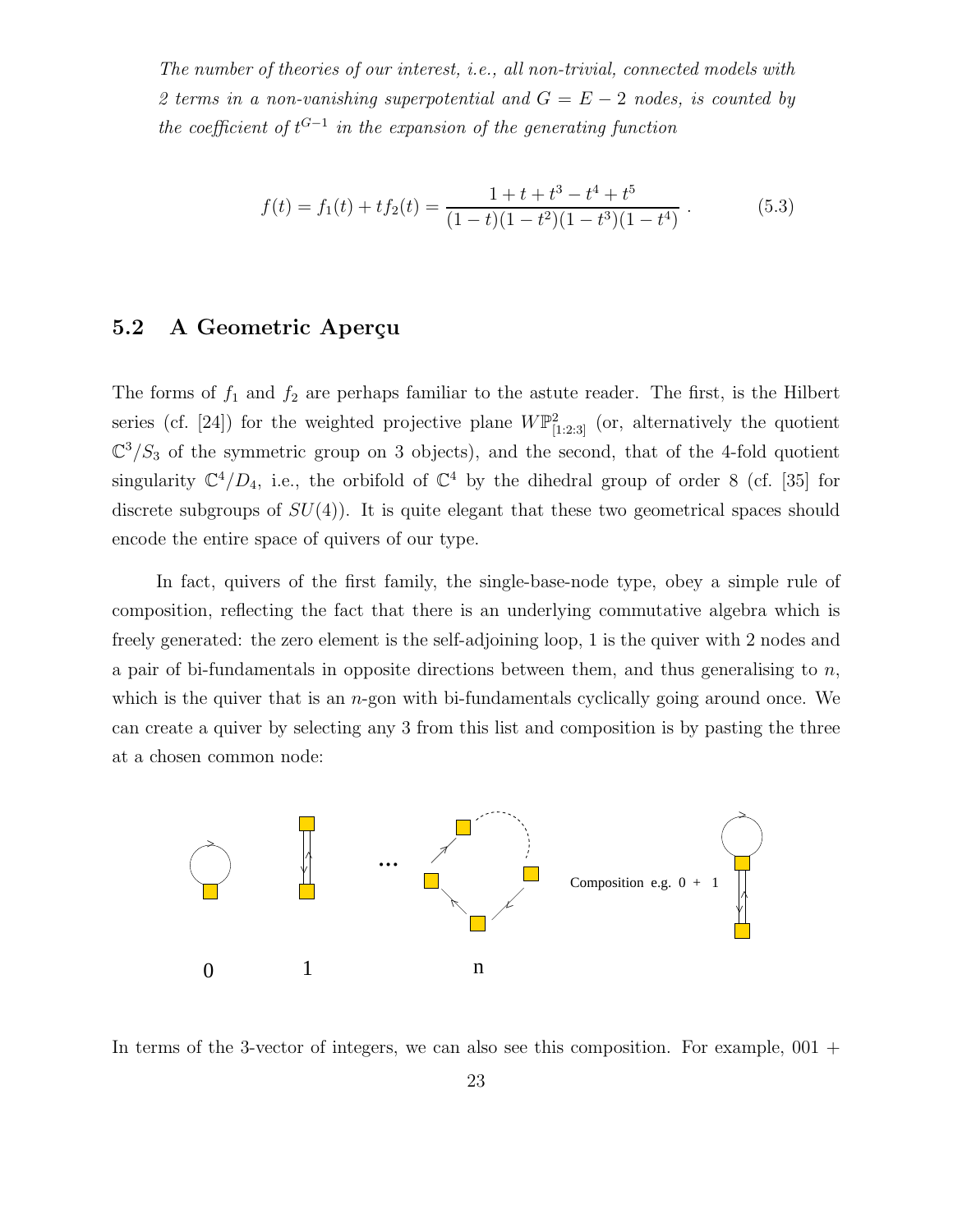$011 = 012$  refers to the following pasting of quivers



Indeed, we have drawn the result in a suggestive form, so as to indicate that such a composition corresponds to the insertion of nodes. Specifically, adding  $n_1n_2n_3$  signifies inserting, after choosing an absolute ordering of the loops,  $n_1$ ,  $n_2$  and  $n_3$  nodes into the loops. In this fashion, we readily see that the quivers 001, 011 and 111 generate, by this insertion procedure, all quivers with one base node. Thus, we have an algebra freely generated by the three elements:



The second family is a little more involved. We can define the 0 element as a node with an out-going arrow, 1 as a node with an incoming and an out-going arrow, etc.:



Composition is by again pasting, though this time we must first paste to create a pair of base nodes, unto which we may then attach the open arrows of the element  $n$ . Finally, we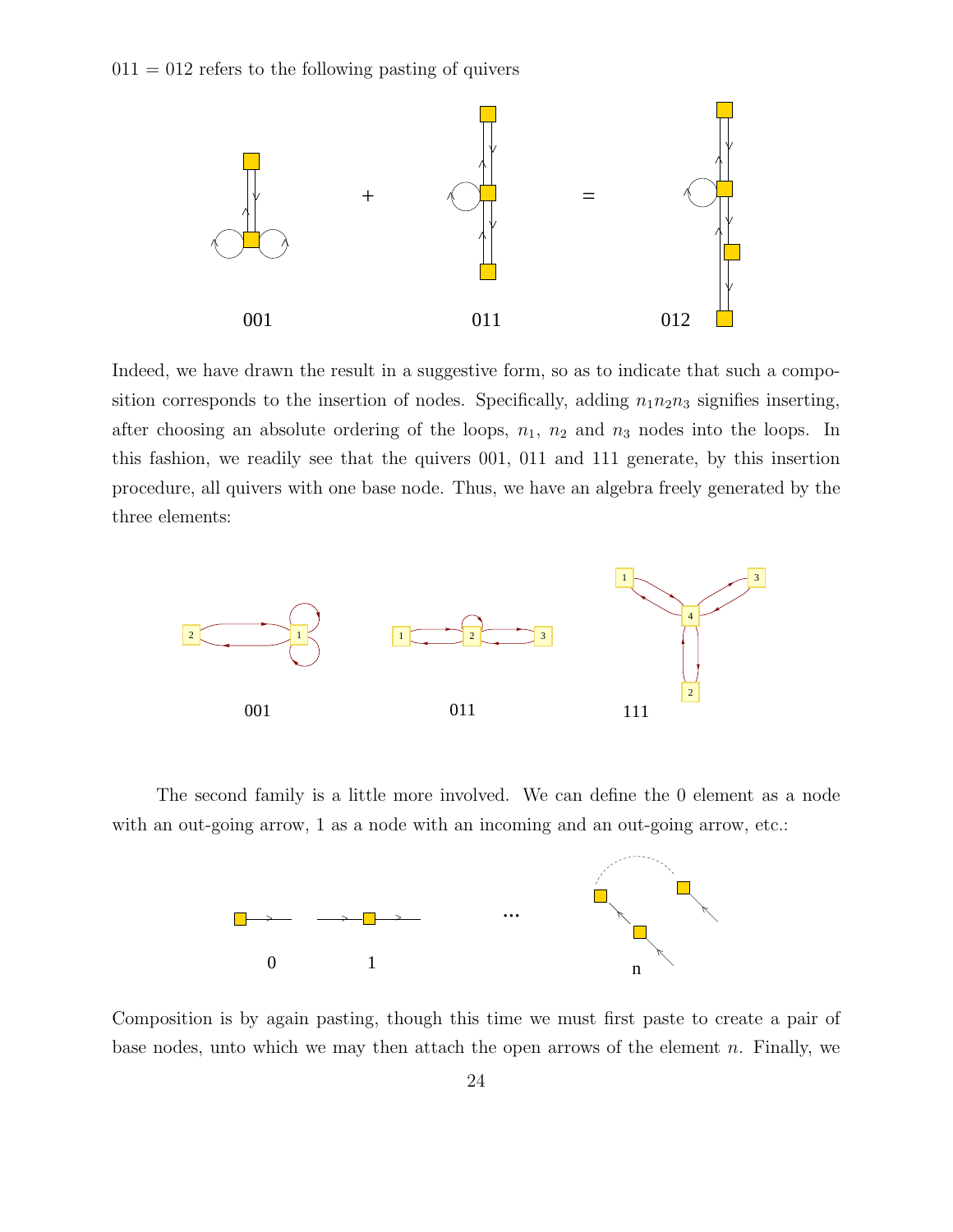must eliminate the redundancies of quivers which obey dihedral symmetry. In terms of the 4-vector, we now have an algebra generated by 5 elements, 0001, 0011, 0101, 0111 and 1111:



obeying a single relation.

We have thus uncovered an algebraic structure on the space of CS quivers with 2 term superpotentials. This is expected to persist to higher number of terms and indeed to the space of all quivers; we have thus found an underlying algebraic variety for the set of Chern-Simons quivers. We remark also that taking the plethystic logarithm [24] of the total  $f(t)$  reveals that it is a non-terminating series suggesting that the algebraic variety is not a complete intersection. It is in the form of a set union of the two orbifolds, though there is a degree shift on the second.

## <span id="page-25-0"></span>6 Conclusions and Prospects

In this paper we have started a taxonomic study of quiver Chern-Simons theories in  $(2+1)$ dimensions. In particular, we study the theories arising from M2-branes probing toric Calabi-Yau 4-fold singularities. Our purpose is not to merely provide a catalogue of such theories since there are clearly infinite families thereof, but to study the space of these theories from both a synthetic and an analytic approach, and to uncover interesting physical phenomena as well as mathematical structure. Some of the techniques and concepts can indeed be generalised to quiver theories in arbitrary dimension and with any supersymmetry.

We have first presented, in flow-chart  $(2.6)$ , a succinct way of a "forward algorithm" which takes the quiver and superpotential data as input and the moduli space as an output: the former as a pair of matrices, respectively the incidence and the perfect matching matrices, and the latter, as a matrix representing the integer coordinates of the toric diagram of the Calabi-Yau 4-fold. The intermediate computations involve nothing more than matrix multiplications and finding kernels. Indeed, this generalises and significantly improves on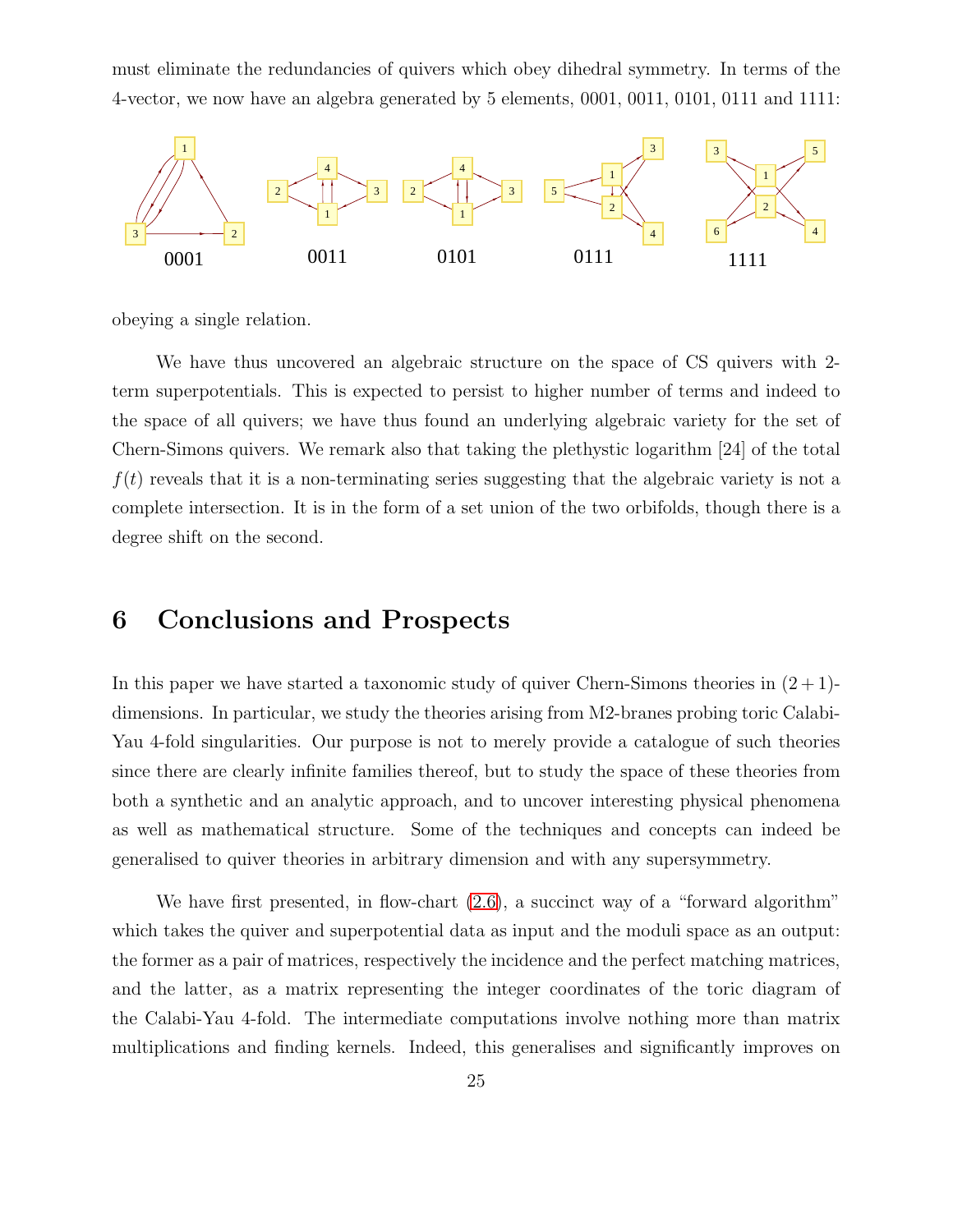the forward-algorithm of the case of  $(3 + 1)$ -dimensional gauge theories of [5]: we only need to insert a C-matrix of the Chern-Simons levels and have obviated the need for finding dual cones.

Thus armed, we have commenced the classification of all quiver Chern-Simons theories. Listing the quivers is matter of combinatorics and for simplicity we have taken the superpotential to have two terms. It is clearly a pressing problem what happens at an arbitrary number  $N_T$  of terms, this we shall leave to forth-coming work. Subsequently our order parametre becomes  $G$ , the number of nodes and  $E$ , the number of arrows, is equal to  $G + 2$  since the master space here is  $\mathbb{C}^E$ . In general, we should have 3 order parametres  $(E, G, N_T)$ . We exhaustively list the first members at  $E = 4, 5, 6$  and find many non-trivial theories, including and extending beyond what has so far emerged in the literature.

Because of our forward algorithm, we can readily determine the toric Calabi-Yau 4 fold moduli spaces for all the theories presented. These exhibit as many toric varieties, each of which is an infinite family, indexed by the integer Chern-Simons levels. Remarkably we have once more encountered the phenomenon of "toric duality" first noted in [5] for  $(3 + 1)$ dimensional gauge theories. Now, it has manifested in perhaps some more striking guises: we find not only theories with the same number of nodes but also those with different number of nodes, fields, as well as Chern-Simons levels, to flow to the same IR moduli space as toric Calabi-Yau 4-folds. It is certainly of importance to study what is precisely happening in the field theory of such pairs.

Building upon our host of examples, we have stepped back for a panoramic view of all our theories: connected quiver Chern-Simons with 2-term toric superpotentials. Though the graphs seem unwieldy and growth rapidly in number as we increase the number of nodes, we have found a generating function [\(5.3\)](#page-23-1) which counts the number of inequivalent theories given the number of nodes. Remarkably, this generating function splits conveniently into 2 pieces, each of which is the Hilbert series of a precise algebraic variety: the non-Abelian quotient space  $\mathbb{C}^3/S_3$  by the symmetric group on 3 objects of order 6 and the Abelian quotient  $\mathbb{C}^4/D_4$  by the ordinary dihedral group of order 8 (i.e., the symmetry group of the square). Could we package the case with arbitrary  $(E, G, N_T)$  into a convenient tri-variate generating function and would the result have an interpretation as a Hilbert Series, whereby suggesting that the space of quiver theories is itself some algebraic variety? In answering this and many questions raised we are presently engaged. Indeed, we have only tread upon the fringe of a vast and fertile land, into her bountiful bosom we must onwardly march.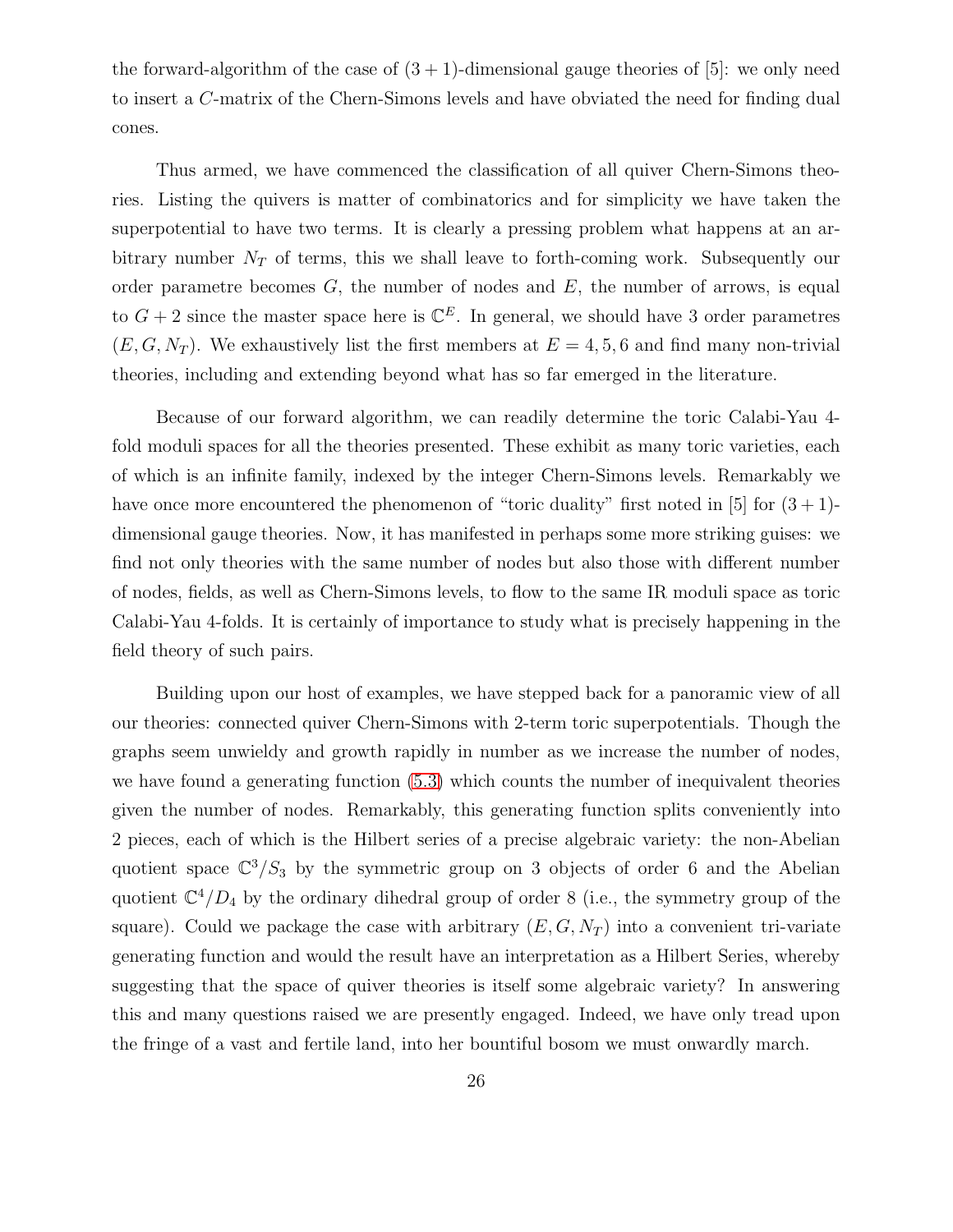## Acknowledgments

Scientiae et Technologiae Concilio Y.-H. H. hoc opusculum dedicat cum gratia ob honorem officiumque Socii Progressi collatum. Et Ricardo Fitzjames, Episcopo Londiniensis, ceterisque omnibus benefactoribus Collegii Mertonensis Oxoniensis quorum beneficiis pie, studiose, iucunde vivere licet, pro amore Catharinae Sanctae Alexandriae et ad Maiorem Dei Gloriam.

## <span id="page-27-0"></span>A Preliminary Classification

In this appendix, we present the results for a preliminary classification of the case of 2 terms in the superpotential. This will include cases of disjoint quivers and unmarked adjoint fields, we present them here for completeness. The cases of 4, 5 and 6 fields are respectively shown in Figures [7,](#page-27-2) [8](#page-28-0) and [9.](#page-29-0) In the text we will sift through these graphs carefully, adding adjoints wherever consistent.



<span id="page-27-2"></span>Figure 7: The quivers with 4 fields and 2 nodes. There are 2 solutions. Note that Model (2) has only 2 arrows because it has 2 adjoint fields which are not drawn.

## <span id="page-27-1"></span>B Perfect Matchings from the Superpotential

In this appendix, we extract the matrix  $P$  of perfect matchings directly from the superpotential  $W({X<sub>i</sub>})$  of the fields  $X_{i=1,\dots,E}$ . In the archaic days of the forward algorithm, P is found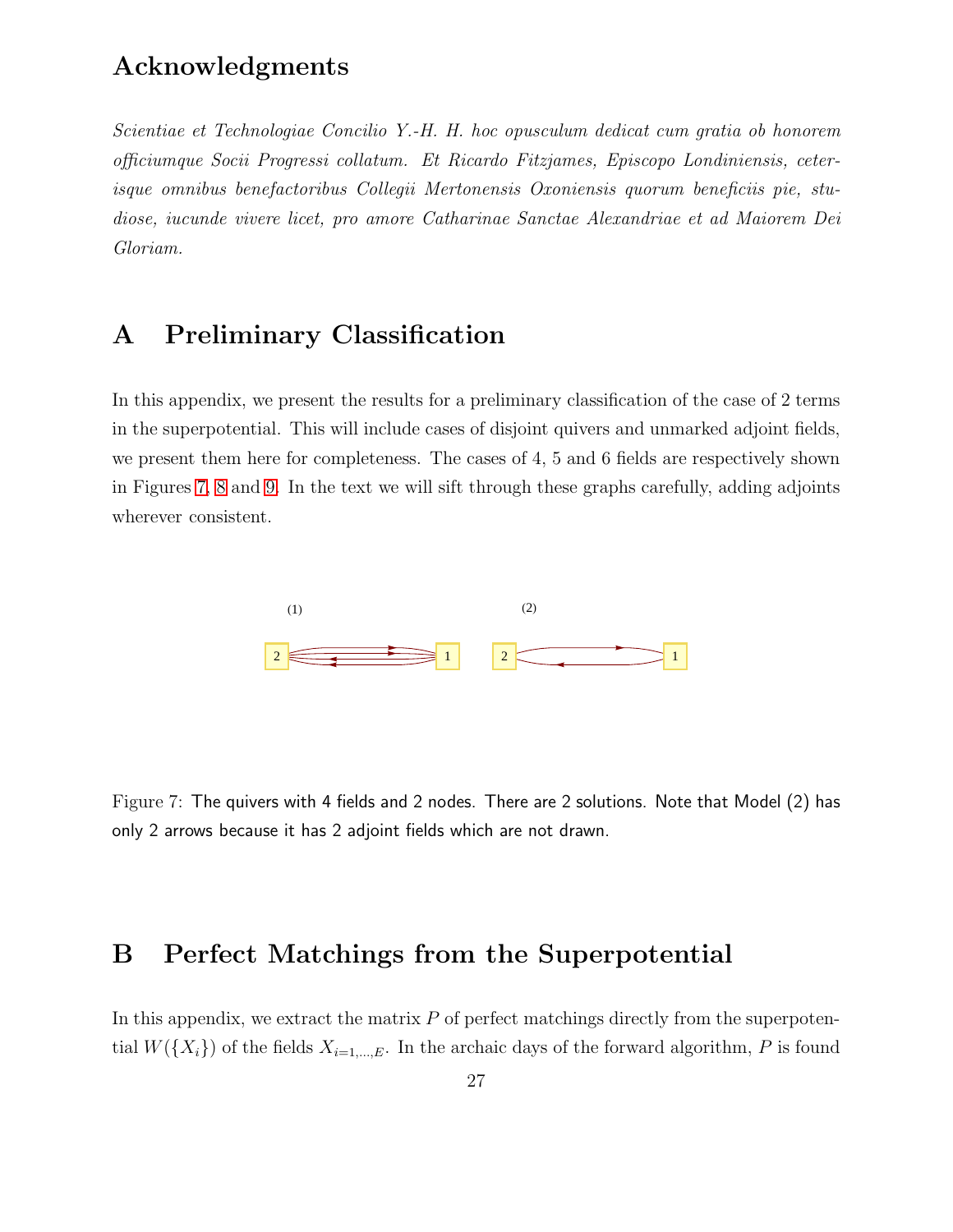

<span id="page-28-0"></span>Figure 8: The quivers with 5 fields and 3 nodes. There are 5 solutions. Note that all quivers with explicitly less than 5 arrows have adjoint fields which are not drawn.

to be the product of the matrix K (which encodes how a total of  $E$  F-terms can be solved in terms of a fewer number) with its dual cone matrix  $T$ . Now we can follow the ensuing prescription to directly obtain P without the rather computationally intensive procedure of finding dual cones:

- 1. Group all the monomials appearing in  $W$  into those with positive coefficients and those with negative, giving us two sets of equal length (since each field must appear exactly twice with opposite signs by the toric condition), on each of which we choose an order;
- 2. Find the position of field X in each of the two sets; say it is  $i$ -th in the positive set and j-th in the negative set. Construct a matrix whose  $(i, j)$ -th entry is X (should the index ever repeat, simply add, to the entry, the new field). Do so for all  $E$  fields and patch in zeros otherwise. This is the Kasteleyn matrix. Compute its determinant D.
- 3. D is a new polynomial in the E fields with c (the number of perfect matchings) terms. Fix an order for these terms, and construct and  $E \times c$  matrix. For each of the E fields find the location in the monomial in  $D$ . We place a 1 at this location in the E-th row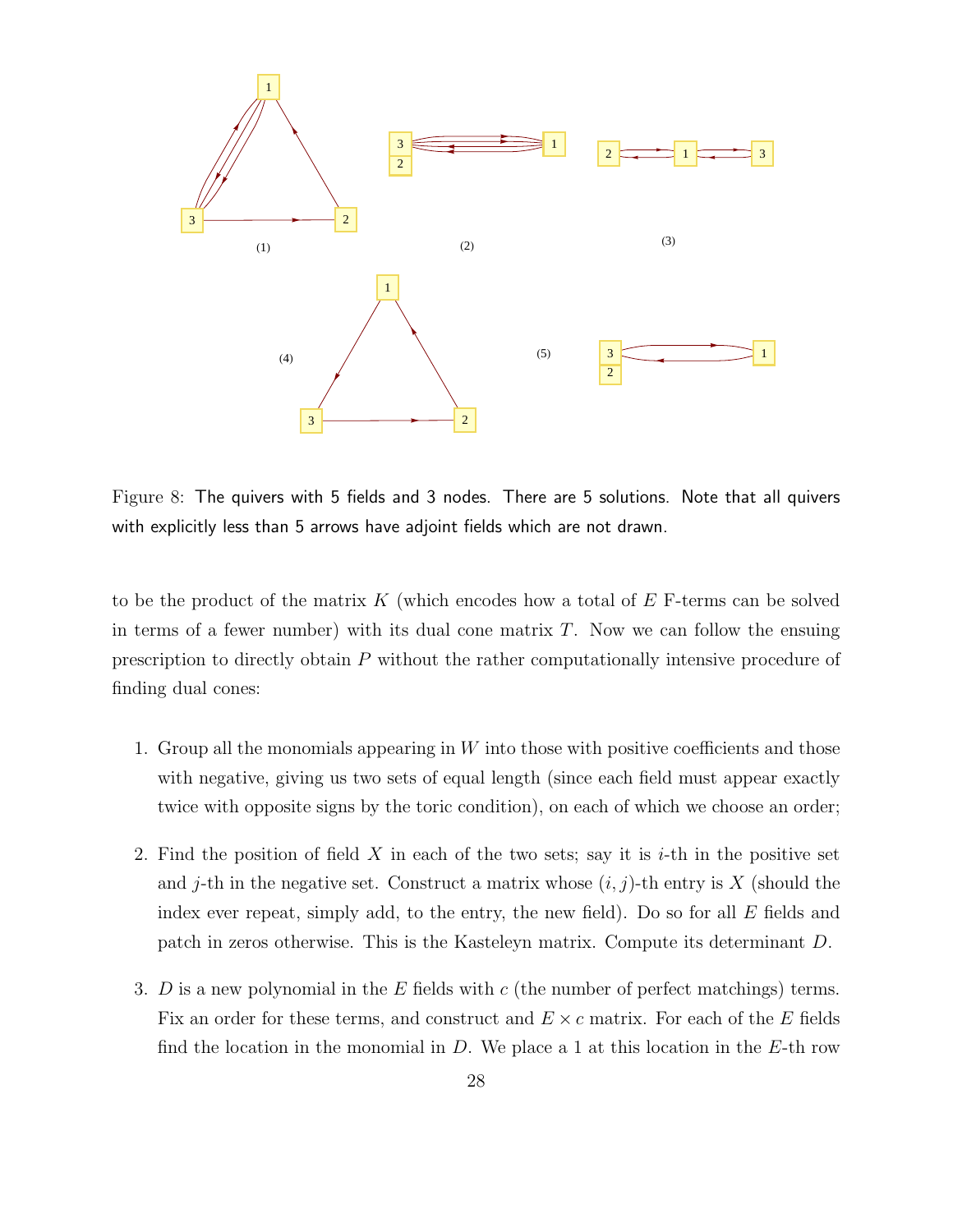

<span id="page-29-0"></span>Figure 9: The quivers with 6 fields and 4 nodes. There are 18 solutions. Note that all quivers with explicitly less than 6 arrows have adjoint fields which are not drawn.

correspondingly and 0 otherwise. The resulting matrix is the desired P.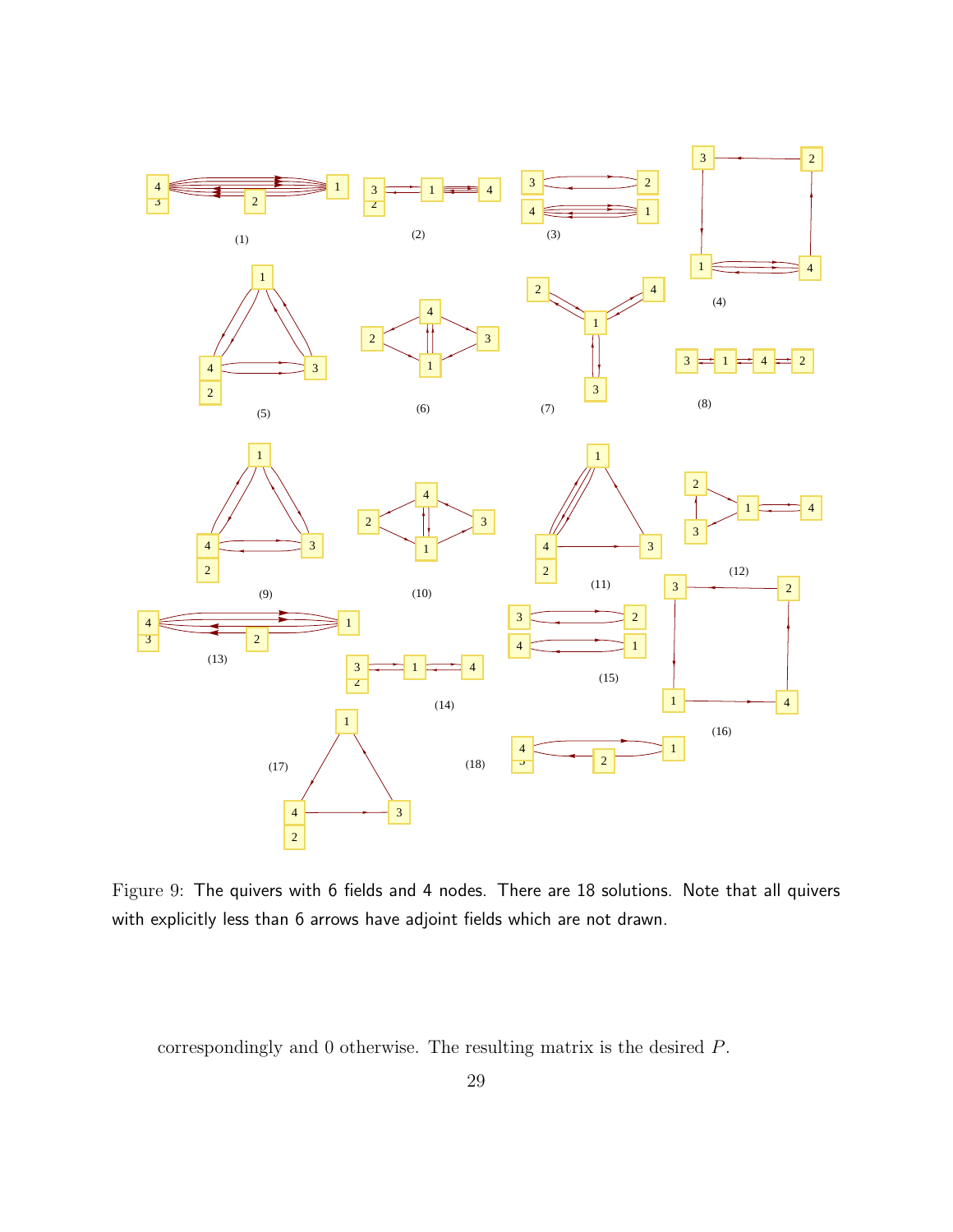As an illustrative example, let is consider the famous cone over the zeroth del Pezzo surface, i.e., the Abelian orbifold  $\mathbb{C}^3/\mathbb{Z}_3$ . Its quiver is a directed loop over 3 nodes, each with multiplicity 3 and its superpotential is a six term cubic in 9 fields:

$$
W = \sum_{i,j,1}^{3} \epsilon_{ijk} X_{1,2}^{i} X_{2,3}^{j} X_{3,1}^{k} .
$$
 (B.1)

We recall that (cf. e.g., Eq.  $(2.12)$  -  $(2.17)$  of  $[28]$ ) the explicit solutions to the F-terms are  $X_{1,2}^1 = \frac{X_{1,2}^3 X_{3,1}^1}{X_{3,1}^3}$ ,  $X_{1,2}^2 = \frac{X_{1,2}^3 X_{3,1}^2}{X_{3,1}^3}$ ,  $X_{2,3}^1 = \frac{X_{2,3}^3 X_{3,1}^1}{X_{3,1}^3}$ ,  $X_{2,3}^2 = \frac{X_{2,3}^3 X_{3,1}^2}{X_{3,1}^3}$  and hence

$$
K = \begin{array}{c|ccccccccc}\nX_{1,2}^1 & X_{1,2}^2 & X_{1,2}^3 & X_{2,3}^1 & X_{2,3}^3 & X_{3,1}^1 & X_{3,1}^2 & X_{3,1}^3 \\
X_{1,2}^3 & 1 & 1 & 1 & 0 & 0 & 0 & 0 & 0 & 0 \\
X_{2,3}^3 & 0 & 0 & 0 & 1 & 1 & 1 & 0 & 0 & 0 & 0 \\
X_{3,1}^1 & 1 & 0 & 0 & 1 & 0 & 0 & 1 & 0 & 0 \\
X_{3,1}^2 & 0 & 1 & 0 & 0 & 1 & 0 & 0 & 1 & 0 \\
X_{3,1}^3 & -1 & -1 & 0 & -1 & -1 & 0 & 0 & 0 & 1\n\end{array}, \quad T = \text{Dual}(K) = \begin{pmatrix} 0 & 0 & 1 & 1 & 0 & 0 \\ 0 & 0 & 1 & 0 & 1 & 0 \\ 1 & 0 & 0 & 0 & 0 & 1 \\ 1 & 0 & 0 & 0 & 0 & 1 \\ 0 & 1 & 0 & 0 & 0 & 1 \\ 0 & 0 & 1 & 0 & 0 & 1\n\end{pmatrix},
$$
\n
$$
K = \begin{pmatrix} X_{1,2}^1 & X_{1,2}^2 & X_{2,3}^3 & X_{2,3}^2 & X_{2,3}^3 & X_{3,1}^3 & X_{3,1}^3 & X_{3,1}^3 \\
X_{3,1}^3 & 1 & 0 & 0 & 1 & 0 & 0 \\
0 & 0 & 1 & 0 & 0 & 0 & 1 \\
0 & 0 & 1 & 0 & 0 & 1\n\end{pmatrix},
$$
\n
$$
(B.2)
$$

where Dual refers to finding the dual cone. The product  $K^t \cdot T$  is the matrix P.

Using our new algorithm, we find that there are 3 positive terms and 3 negative terms, giving us a Kasteleyn matrix and its determinant  $D$  as:

$$
Kas = \begin{pmatrix} X_{3,1}^1 & X_{2,3}^3 & X_{1,2}^2 \\ X_{3,2}^3 & X_{3,1}^2 & X_{2,3}^1 \\ X_{2,3}^2 & X_{1,2}^1 & X_{3,1}^3 \end{pmatrix}, \qquad D = X_{1,2}^1 X_{1,2}^2 X_{1,2}^3 - X_{2,3}^3 X_{3,1}^3 X_{1,2}^3 + X_{2,3}^1 X_{2,3}^2 X_{2,3}^3
$$

$$
-a(1)X_{2,3}^1 X_{3,1}^1 - X_{1,2}^2 X_{2,3}^2 X_{3,1}^2 + X_{3,1}^1 X_{3,1}^2 X_{3,1}^3
$$
(B.3)

Upon comparison, we find that both procedures give (up to trivial permutation of columns,

note that we have fixed the row by a canonical ordering of the fields) 
$$
P = \begin{pmatrix} 1 & 0 & 1 & 0 & 0 & 0 \\ 1 & 0 & 0 & 1 & 0 & 0 \\ 1 & 0 & 0 & 1 & 0 & 0 \\ 0 & 1 & 1 & 0 & 0 & 0 \\ 0 & 1 & 0 & 1 & 0 & 0 \\ 0 & 0 & 1 & 0 & 0 & 1 \\ 0 & 0 & 0 & 1 & 0 & 1 \\ 0 & 0 & 0 & 0 & 1 & 0 \\ 0 & 0 & 0 & 0 & 1 & 1 \end{pmatrix}.
$$

We must point out that on a simple timing contrast, our new algorithm for this simple example is about a factor of 10 faster! This is significant since the algorithm for finding dual cones is exponential running time so for bigger examples, we expect that our new method to be a substantial improvement. For example, for the cone over the third del Pezzo surface, with 14 fields and 8 terms in the superpotential, our present algorithm constitutes a time reduction of more than 1000-fold over the old dual-cone method! It would be interesting to see whether this technique could be generalised to rapidly find the dual cone of arbitrary integer cones; this would of tremendous use to toric geometry.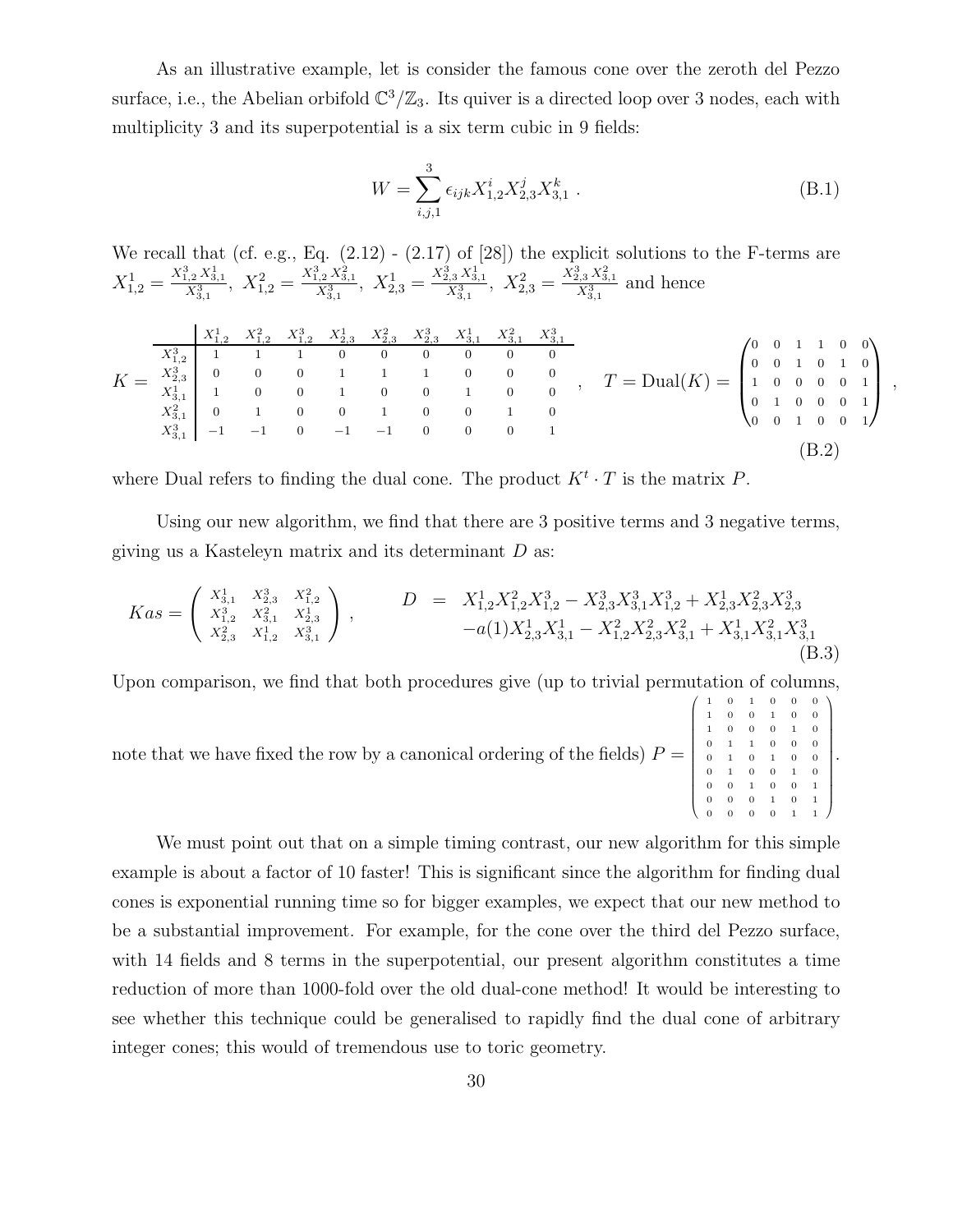## References

- [1] J. Bagger and N. Lambert, "Modeling multiple M2's," Phys. Rev. D 75, 045020 (2007) [\[arXiv:hep-th/0611108\]](http://arXiv.org/abs/hep-th/0611108). "Gauge Symmetry and Supersymmetry of Multiple M2- Branes," Phys. Rev. D 77, 065008 (2008) [\[arXiv:0711.0955](http://arXiv.org/abs/0711.0955) [hep-th]]. "Comments On Multiple M2-branes," JHEP 0802, 105 (2008) [\[arXiv:0712.3738](http://arXiv.org/abs/0712.3738) [hep-th]].
- [2] A. Gustavsson, "Algebraic structures on parallel M2-branes," [arXiv:0709.1260](http://arXiv.org/abs/0709.1260) [hepth]. "Selfdual strings and loop space Nahm equations," JHEP 0804, 083 (2008) [\[arXiv:0802.3456](http://arXiv.org/abs/0802.3456) [hep-th]].
- [3] M. Van Raamsdonk, "Comments on the Bagger-Lambert theory and multiple M2 branes," JHEP 0805, 105 (2008) [\[arXiv:0803.3803](http://arXiv.org/abs/0803.3803) [hep-th]].
- [4] O. Aharony, O. Bergman, D. L. Jafferis and J. Maldacena, "N=6 superconformal Chern-Simons-matter theories, M2-branes and their gravity duals," [arXiv:0806.1218](http://arXiv.org/abs/0806.1218) [hep-th].
- [5] B. Feng, A. Hanany and Y. H. He, "D-brane gauge theories from toric singularities and toric duality," Nucl. Phys. B 595, 165 (2001) [\[arXiv:hep-th/0003085\]](http://arXiv.org/abs/hep-th/0003085).
- [6] B. Feng, S. Franco, A. Hanany and Y. H. He, "Symmetries of toric duality," JHEP 0212, 076 (2002) [\[arXiv:hep-th/0205144\]](http://arXiv.org/abs/hep-th/0205144).
- [7] B. Feng, A. Hanany and Y. H. He, "Phase structure of D-brane gauge theories and toric duality," JHEP 0108, 040 (2001) [\[arXiv:hep-th/0104259\]](http://arXiv.org/abs/hep-th/0104259).
- [8] D. Berenstein, "Reverse geometric engineering of singularities," JHEP 0204, 052 (2002) [\[arXiv:hep-th/0201093\]](http://arXiv.org/abs/hep-th/0201093).
- [9] A. Hanany and K. D. Kennaway, "Dimer models and toric diagrams," [hep-th/0503149.](http://arXiv.org/abs/hep-th/0503149)
- [10] S. Franco, A. Hanany, K. D. Kennaway, D. Vegh and B. Wecht, "Brane dimers and quiver gauge theories," JHEP  $0601$ , 096 (2006) [\[arXiv:hep-th/0504110\]](http://arXiv.org/abs/hep-th/0504110).
- [11] B. Feng, Y. H. He, K. D. Kennaway and C. Vafa, "Dimer models from mirror symmetry and quivering amoebae," Adv. Theor. Math. Phys. 12, 3 (2008) [\[arXiv:hep-th/0511287\]](http://arXiv.org/abs/hep-th/0511287).
- [12] N. Lambert and D. Tong, "Membranes on an Orbifold," Phys. Rev. Lett. 101, 041602 (2008) [\[arXiv:0804.1114](http://arXiv.org/abs/0804.1114) [hep-th]].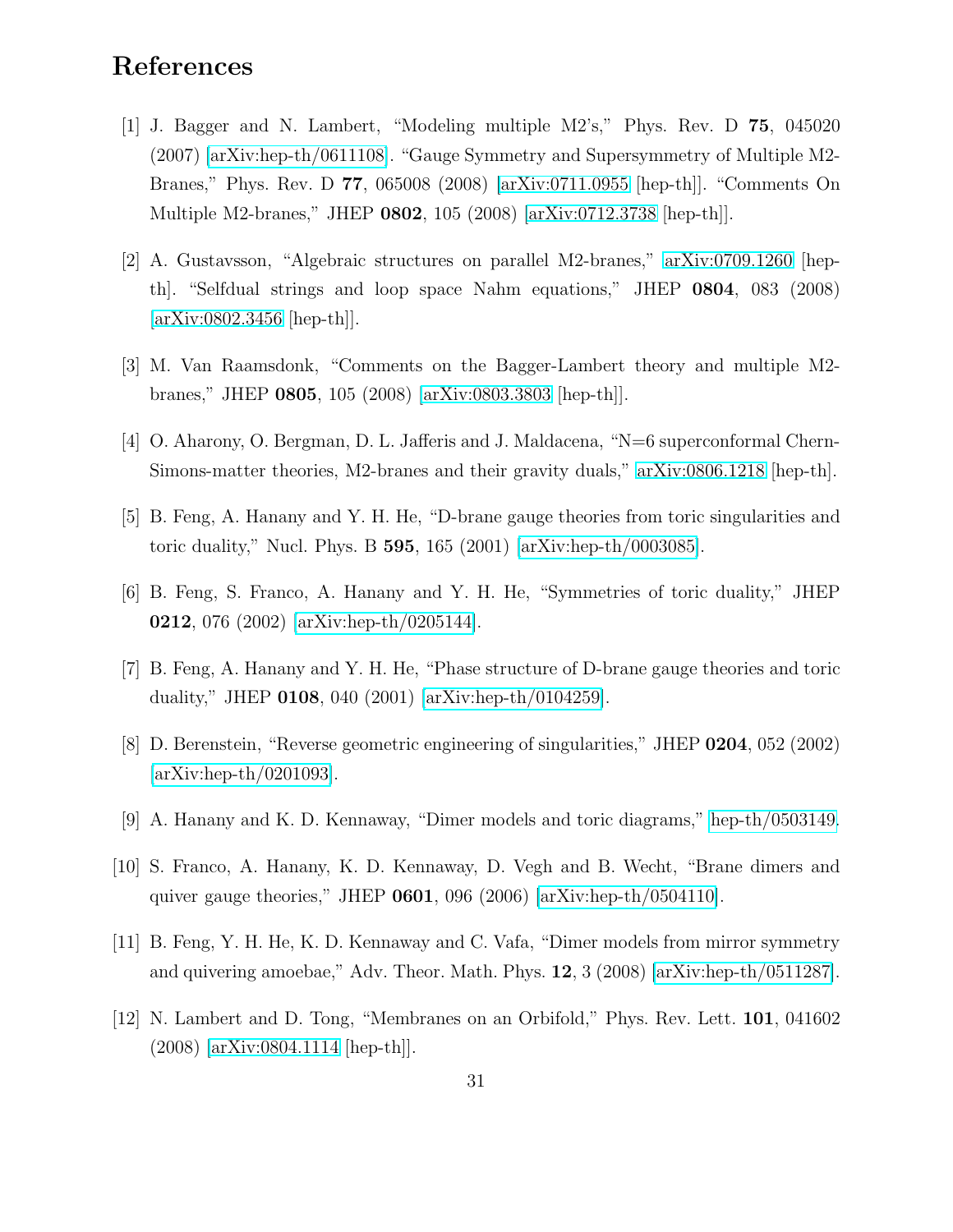- [13] A. Hanany and A. Zaffaroni, "Tilings, Chern-Simons Theories and M2 Branes," [arXiv:0808.1244](http://arXiv.org/abs/0808.1244) [hep-th].
- [14] A. Hanany, D. Vegh, A. Zaffaroni, "Brane Tilings and M2 Branes," [arXiv:0809.1440.](http://arXiv.org/abs/0809.1440)
- [15] S. Franco, A. Hanany, J. Park and D. Rodriguez-Gomez, "Towards M2-brane Theories for Generic Toric Singularities," [arXiv:0809.3237](http://arXiv.org/abs/0809.3237) [hep-th].
- [16] M. Benna, I. Klebanov, T. Klose, M. Smedback, "Superconformal Chern-Simons Theories and AdS4/CFT3 Correspondence," JHEP 0809, 072 (2008) [\[arXiv:0806.1519\]](http://arXiv.org/abs/0806.1519).
- [17] K. Hosomichi, K. M. Lee, S. Lee, S. Lee and J. Park, "N=5,6 Superconformal Chern-Simons Theories and M2-branes on Orbifolds," JHEP 0809, 002 (2008) [\[arXiv:0806.4977](http://arXiv.org/abs/0806.4977) [hep-th]].
- [18] K. Ueda and M. Yamazaki, "Toric Calabi-Yau four-folds dual to Chern-Simons-matter theories," [arXiv:0808.3768](http://arXiv.org/abs/0808.3768) [hep-th].
- [19] Y. Imamura and K. Kimura, "Quiver Chern-Simons theories and crystals," [arXiv:0808.4155](http://arXiv.org/abs/0808.4155) [hep-th].
- [20] S. Kim, S. Lee, S. Lee and J. Park, "Abelian Gauge Theory on M2-brane and Toric Duality," Nucl. Phys. B 797, 340 (2008) [\[arXiv:0705.3540](http://arXiv.org/abs/0705.3540) [hep-th]].
- [21] S. Lee, S. Lee and J. Park, "Toric AdS(4)/CFT(3) duals and M-theory crystals," JHEP 0705, 004 (2007) [\[arXiv:hep-th/0702120\]](http://arXiv.org/abs/hep-th/0702120).
- [22] D. Martelli and J. Sparks, "Moduli spaces of Chern-Simons quiver gauge theories and AdS(4)/CFT(3)," [arXiv:0808.0912](http://arXiv.org/abs/0808.0912) [hep-th].
- [23] A. Hanany, N. Mekareeya and A. Zaffaroni, "Partition Functions for Membrane Theories," JHEP 0809, 090 (2008) [\[arXiv:0806.4212](http://arXiv.org/abs/0806.4212) [hep-th]].
- [24] S. Benvenuti, B. Feng, A. Hanany and Y. H. He, "Counting BPS operators in gauge theories: Quivers, syzygies and plethystics," JHEP 0711, 050 (2007) [\[arXiv:hep-th/0608050\]](http://arXiv.org/abs/hep-th/0608050). B. Feng, A. Hanany and Y. H. He, "Counting gauge invariants: The plethystic program," JHEP  $0703$ , 090 (2007) [\[arXiv:hep-th/0701063\]](http://arXiv.org/abs/hep-th/0701063).
- [25] C. Beasley, B. R. Greene, C. I. Lazaroiu and M. R. Plesser, "D3-branes on partial resolutions of abelian quotient singularities of Calabi-Yau threefolds," Nucl. Phys. B 566, 599 (2000) [\[arXiv:hep-th/9907186\]](http://arXiv.org/abs/hep-th/9907186).